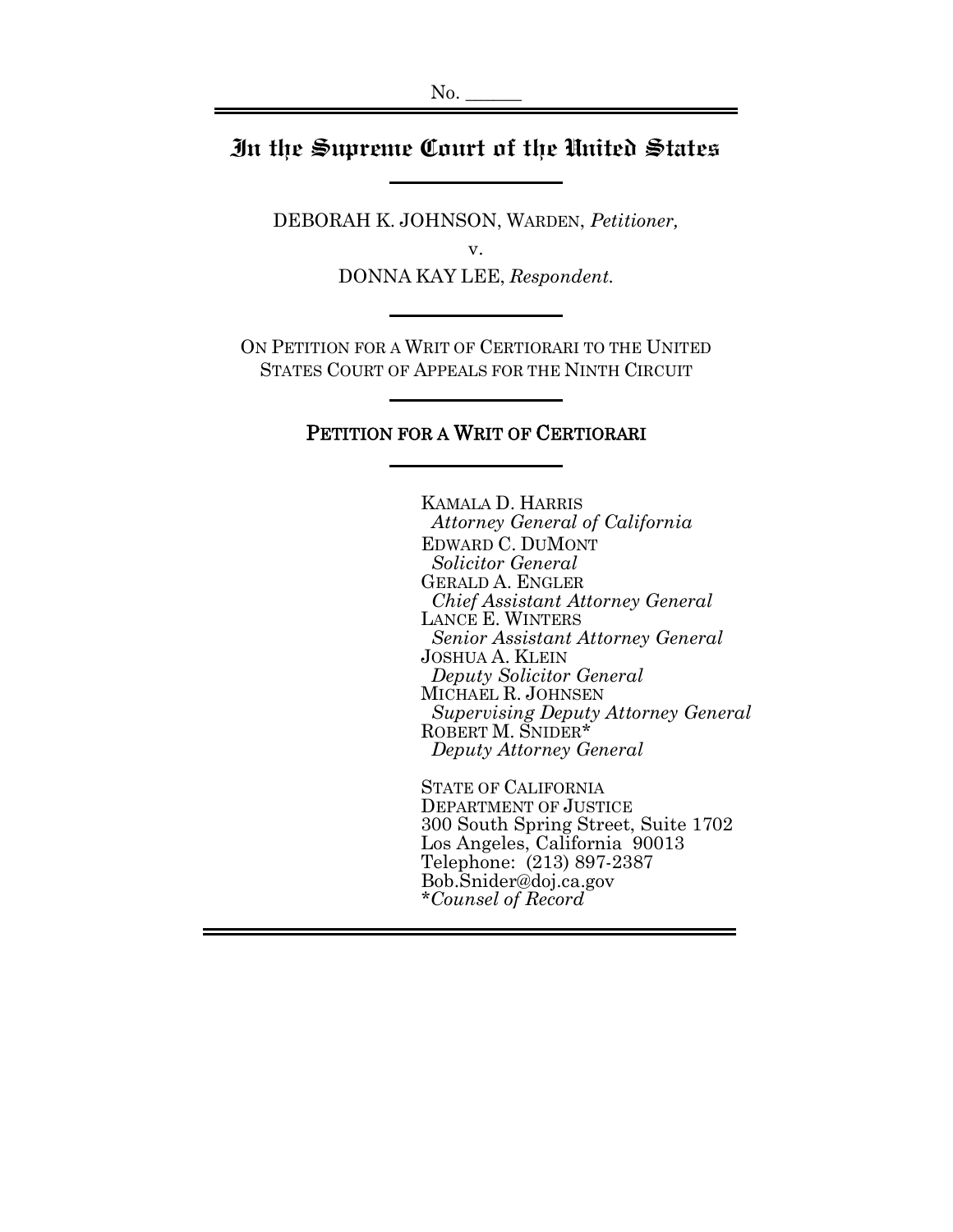#### **QUESTIONS PRESENTED**

 California courts, like federal courts and those of many other States, generally will not consider a claim on habeas corpus if the habeas petitioner could have raised the claim on direct appeal but failed to do so. The decision below holds that procedural default under this common rule was not an "adequate" statelaw ground for rejecting habeas claims, because the State did not demonstrate "consistent" application of the rule by providing a full analysis of thousands of state cases in which it either was or could have been applied. The questions presented are:

- 1. Whether, for federal habeas purposes, California's procedural rule generally barring review of claims that were available but not raised on direct appeal is an "adequate" state-law ground for rejection of a claim.
- 2. Whether, when a federal habeas petitioner argues that a state procedural default is not an "adequate" state-law ground for rejection of a claim, the burden of persuasion as to adequacy rests on the habeas petitioner (as in the Fifth Circuit) or on the State (as in the Ninth and Tenth Circuits).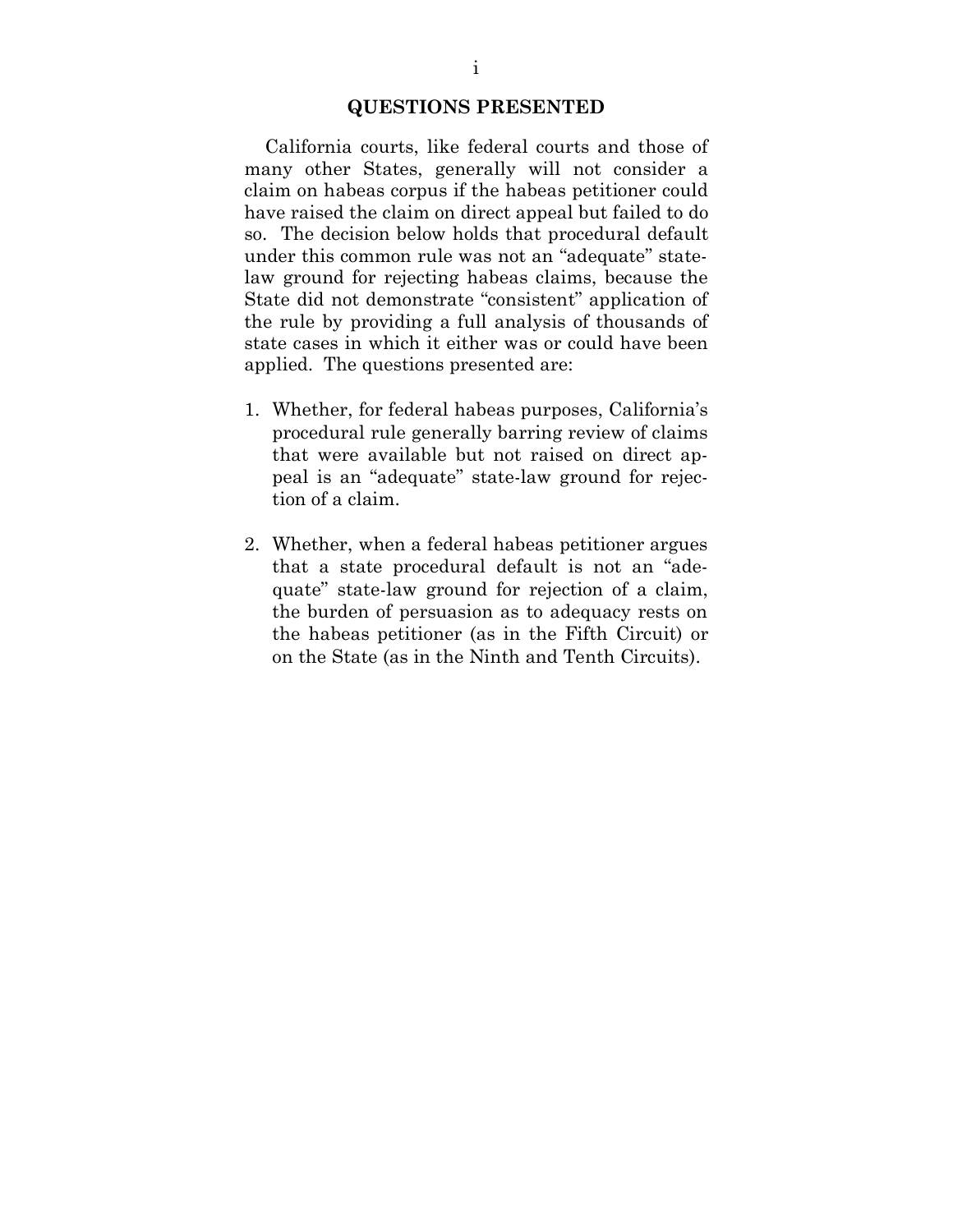# **TABLE OF CONTENTS**

**Page**

|                                     | Petition for a Writ of Certiorari                                                                                                                                                                                                | $\mathbf 1$    |
|-------------------------------------|----------------------------------------------------------------------------------------------------------------------------------------------------------------------------------------------------------------------------------|----------------|
|                                     | Opinions Below                                                                                                                                                                                                                   | $\mathbf{1}$   |
|                                     | Jurisdiction                                                                                                                                                                                                                     | 1              |
| <b>Statutory Provision Involved</b> |                                                                                                                                                                                                                                  | $\overline{2}$ |
| Statement                           |                                                                                                                                                                                                                                  | 3              |
| Reasons for Granting Certiorari     |                                                                                                                                                                                                                                  | 11             |
| Conclusion                          |                                                                                                                                                                                                                                  | 25             |
| Appendix                            |                                                                                                                                                                                                                                  | 1а             |
| А.                                  | Opinion, United States Court of Appeals,<br>Ninth Circuit, Lee v. Jacquez, Case No.<br>12-56258, 788 F.3d 1124                                                                                                                   | 1a             |
| В.                                  | Order Adopting Findings, Conclusions and<br><b>Recommendations of United States</b><br>Magistrate Judge, United States District<br>Court for the Central District of California,<br>Lee v. Jacquez, Case No. 01-10751-PA-PLA 21a |                |
| C.                                  | Post-Remand Report and Recommendation<br>of United States Magistrate Judge,<br>United States District Court for the Central<br>District of California, Lee v. Jacquez,<br>Case No. 01-10751-PA-PLA                               | 26a            |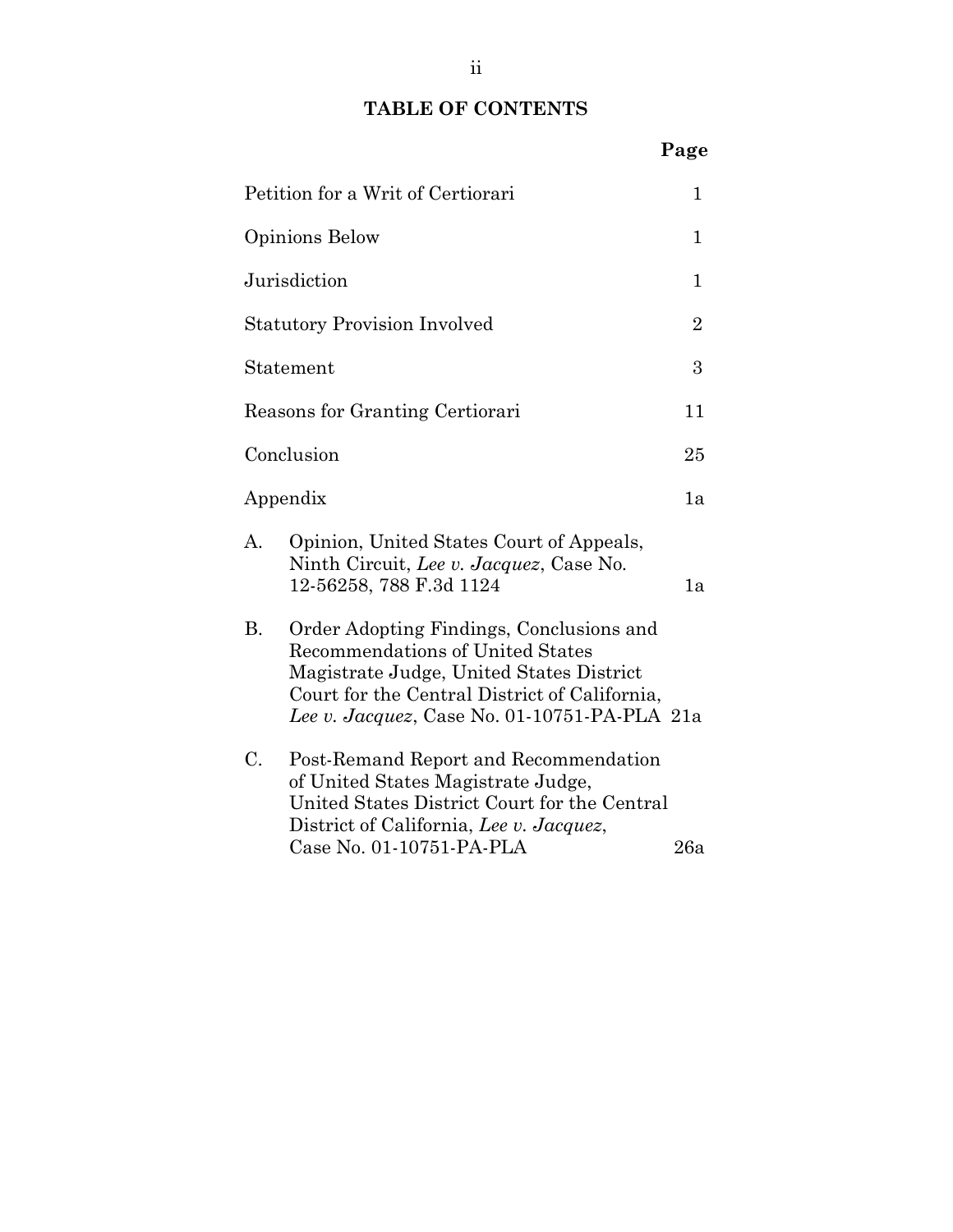## **TABLE OF CONTENTS**

|    |                                                                                                                                                                                               | Page |
|----|-----------------------------------------------------------------------------------------------------------------------------------------------------------------------------------------------|------|
| D. | Memorandum Disposition, United<br>States Court of Appeals, Ninth Circuit,<br>Lee v. Jacquez, Case No. 08-55919                                                                                | 72a  |
| Ε. | Order Adopting Magistrate Judge's<br>Final Report and Recommendation,<br>United States District Court for the Central<br>District of California, Lee v. Mitchell,<br>Case No. 01-10751-PA-PLA | 75a  |
| F. | Final Report and Recommendation of<br>United States Magistrate Judge,<br>United States District Court for the Central<br>District of California, Lee v. Mitchell,<br>Case No. 01-10751-PA-PLA | 77a  |
| G. | Order Denying Petition for Writ of Habeas<br>Corpus, California Supreme Court, In re<br>Donna Lee, Case No. S122395                                                                           | 131a |
| Η. | Order Denying Petition for Writ of Habeas<br>Corpus, California Court of Appeal, Second<br>Appellate District, Division Three, In re<br>Donna Lee, Case No. B171838                           | 132a |
| I. | Order Denying Petition for Writ of Habeas<br>Corpus, Los Angeles County Superior Court,<br>In re Donna Lee, Case No. SA 021795                                                                | 134a |
| J. | Order Denying Petition for Review,<br>California Supreme Court, People v.<br>Donna Lee, Case No. S091820                                                                                      | 136a |

iii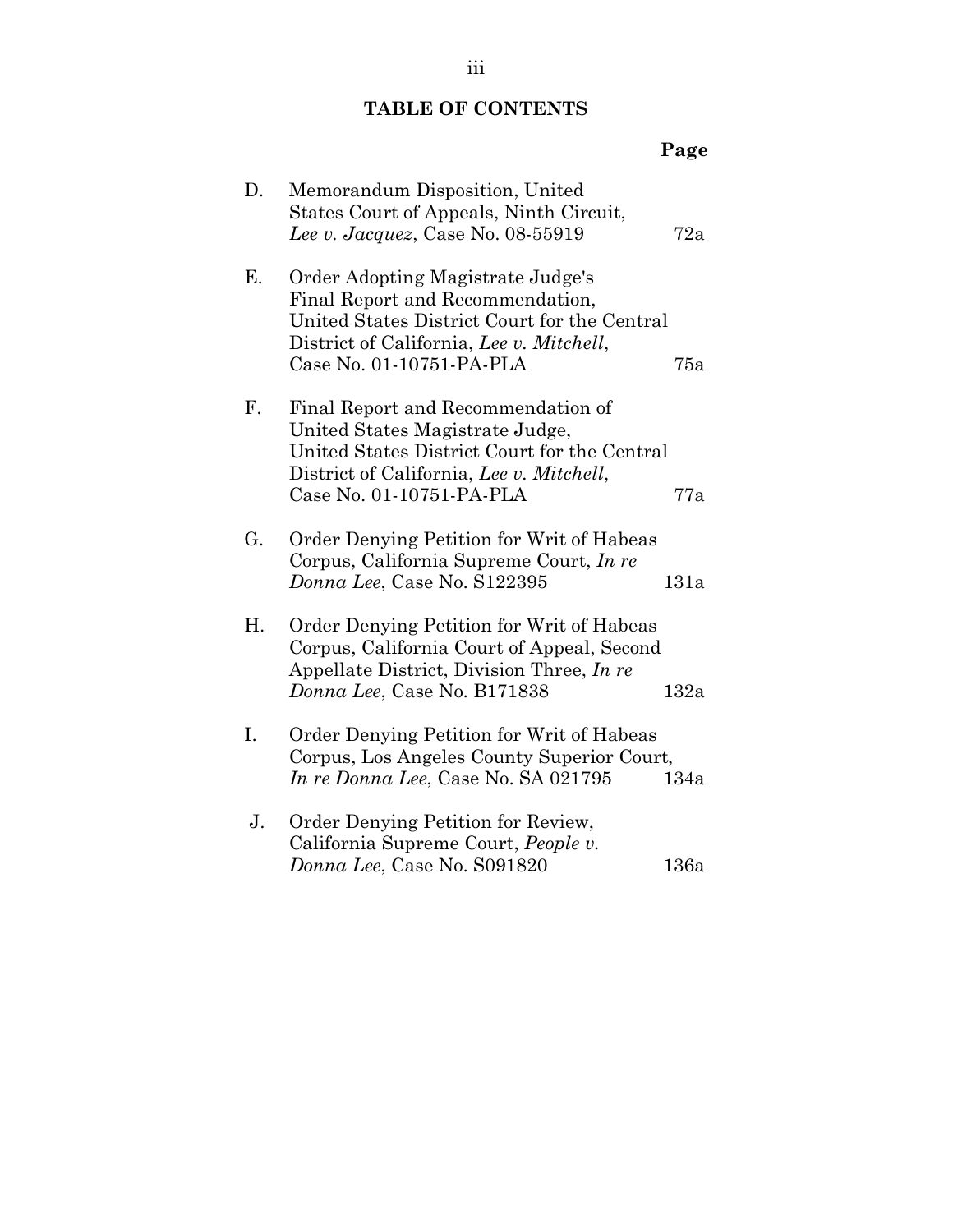## **TABLE OF CONTENTS**

| K. | Opinion, California Court of Appeal,<br>Second Appellate District, Division Three,<br>In re Donna Lee, Case No. B126544 | Page<br>137a |
|----|-------------------------------------------------------------------------------------------------------------------------|--------------|
|    | Order Denying Rehearing, United States<br>Court of Appeals, Ninth Circuit,<br>Lee v. Jacquez, Case No. $12-56258$       | 63а          |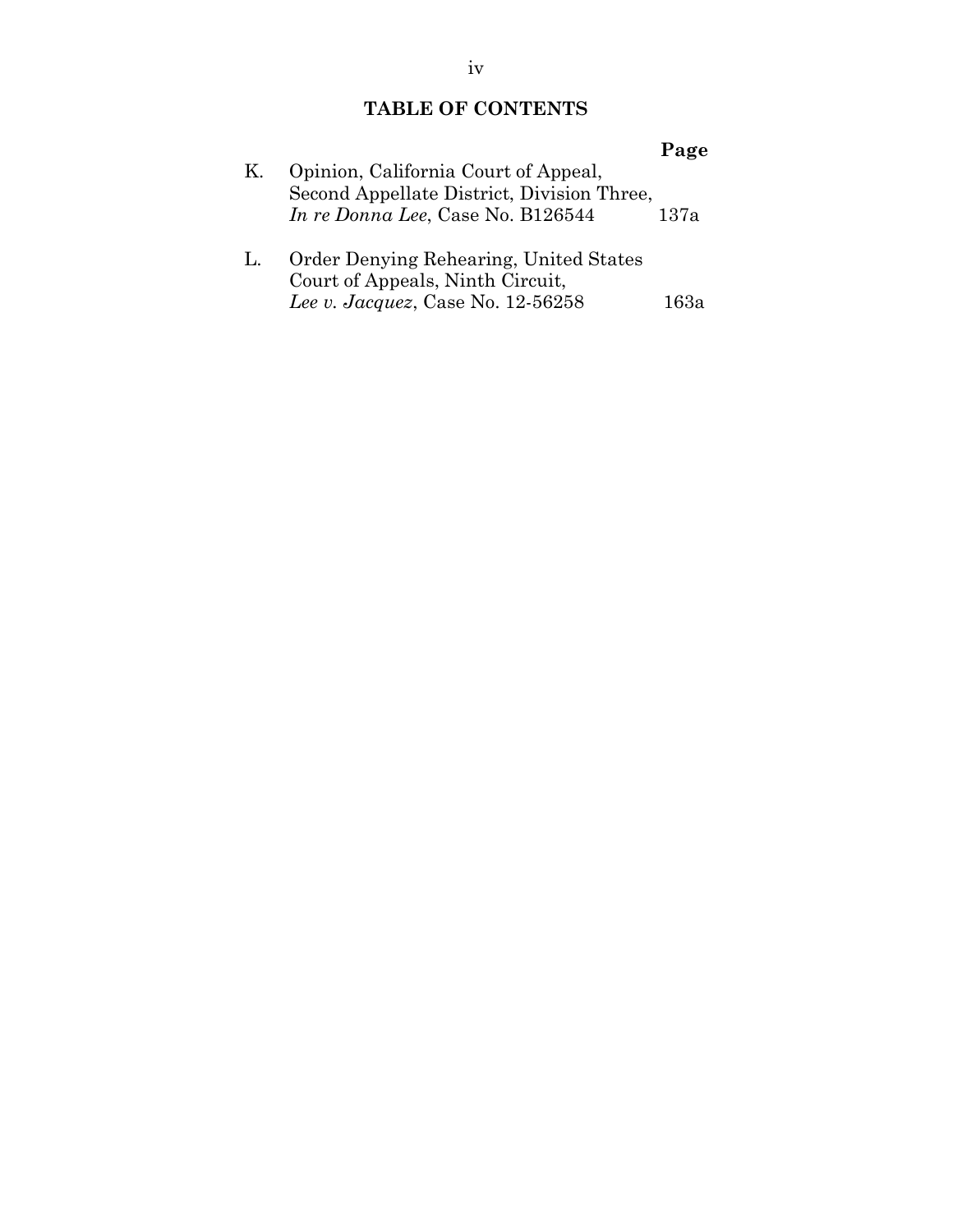| Page<br><b>CASES</b>     |
|--------------------------|
| Arizona v. Fulminante    |
| Beard v. Kindler         |
| Bennett v. Mueller       |
| Bousley v. United States |
| Bradshaw v. Richey       |
| Carey v. Saffold         |
| Coleman v. Thompson      |
| Cotto v. Herbert         |
| Dugger v. Adams          |
| <i>Emery v. Johnson</i>  |
| Harrington v. Richter    |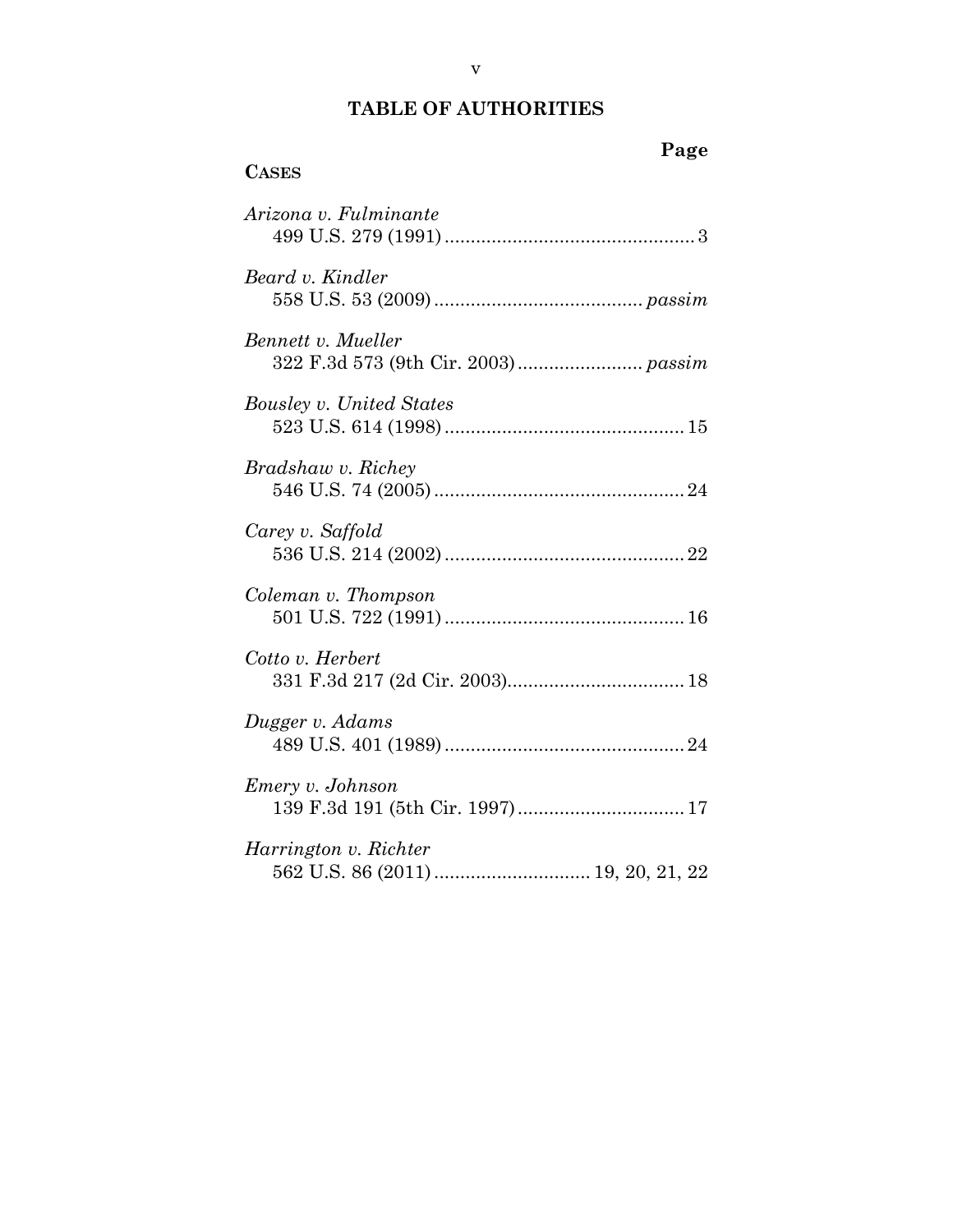| Page                                                      |
|-----------------------------------------------------------|
| Hooks v. Ward<br>184 F.3d 1206 (10th Cir. 1999) 17, 18    |
| In re Dixon                                               |
| In re Harris                                              |
| In re Reno                                                |
| In re Robbins                                             |
| In re Waltreus                                            |
| Johnson v. Williams                                       |
| King v. LaMarque                                          |
| Lambrix v. Singletary                                     |
| Larrea v. Bennett<br>2002 WL 1173564 (S.D.N.Y. 2002) 18   |
| Martin v. Walker<br>357 Fed. App'x 793 (9th Cir. 2009) 13 |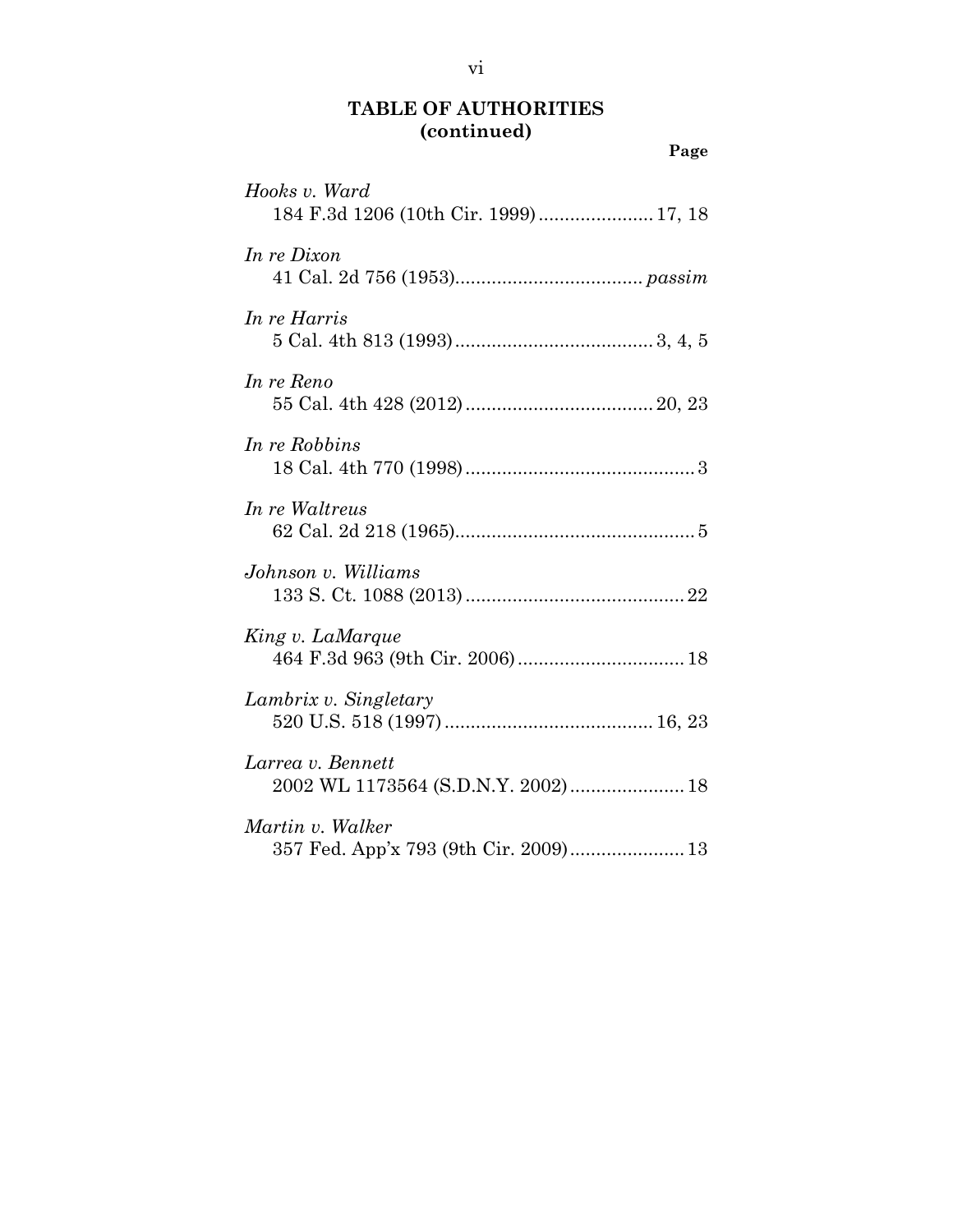| Page                                                       |
|------------------------------------------------------------|
| Massaro v. United States                                   |
| McNeill v. Polk<br>476 F.3d 206 (4th Cir. 2007) 17, 18     |
| Murray v. Carrier                                          |
| Reed v. Ross                                               |
| Risdal v. Iowa<br>243 F. Supp. 2d 970 (S.D. Iowa 2003)  18 |
| Sanchez-Llamas v. Oregon                                   |
| Slayton v. Parrigan                                        |
| Sones v. Hargett                                           |
| State v. Perry                                             |
| Sunal v. Large                                             |
| Teague v. Lane                                             |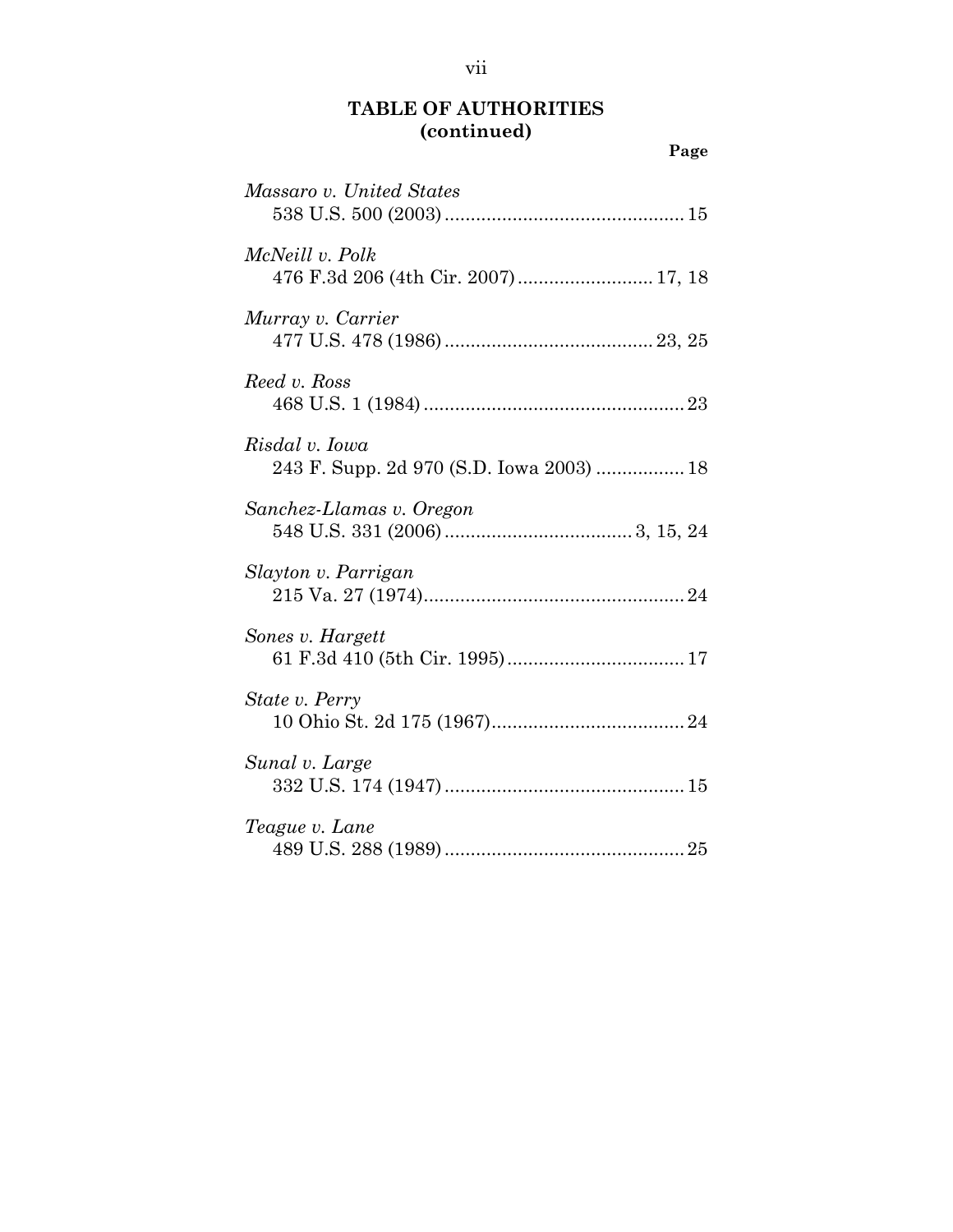|                                                        | Page |
|--------------------------------------------------------|------|
| Townsend v. Knowles                                    |      |
| Townsend v. State                                      |      |
| Walker v. Martin                                       |      |
| Wedra v. Lefevre<br>988 F.2d 334 (2d Cir. 1993) 18, 19 |      |
| <b>STATUTES</b>                                        |      |
|                                                        |      |
|                                                        |      |
|                                                        |      |
|                                                        |      |
|                                                        |      |
|                                                        |      |
|                                                        |      |
|                                                        |      |
|                                                        |      |
|                                                        |      |
|                                                        |      |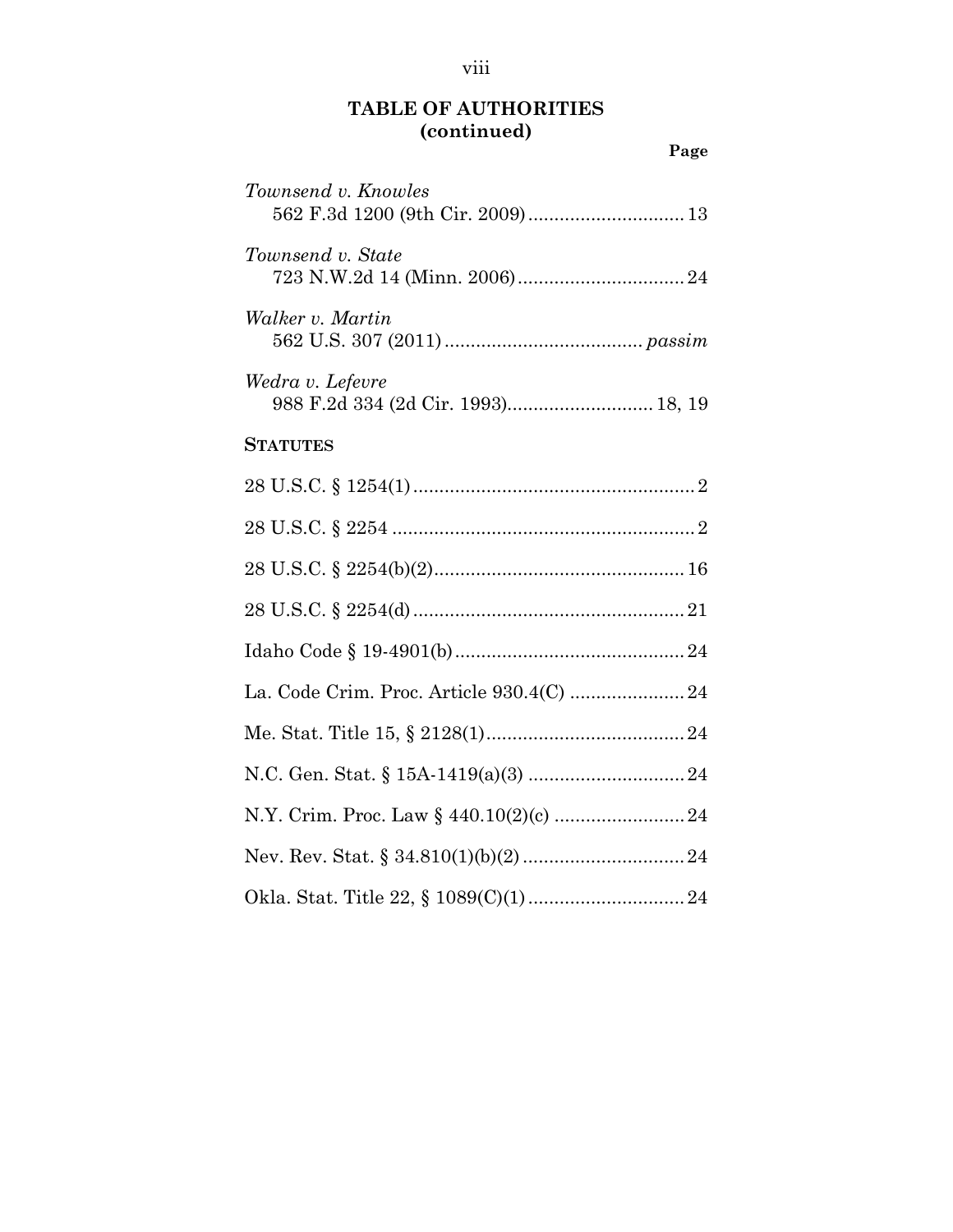**Page**

| <b>COURT RULES</b>                                                                                                                        |
|-------------------------------------------------------------------------------------------------------------------------------------------|
|                                                                                                                                           |
|                                                                                                                                           |
|                                                                                                                                           |
|                                                                                                                                           |
| <b>OTHER AUTHORITIES</b>                                                                                                                  |
| Judicial Council of California, 2015 Court Statistics                                                                                     |
| King & Hoffman, <i>Envisioning Post-</i><br>Conviction Review for the Twenty-<br><i>First Century</i> , 78 Miss. L.J. 433, 440            |
| Oral argument in Lee v. Jacquez, Case<br>No. 12-56258 (Nov. 17,<br>2014), available at http://www.<br>ca9.uscourts.gov/media/view.php?pk_ |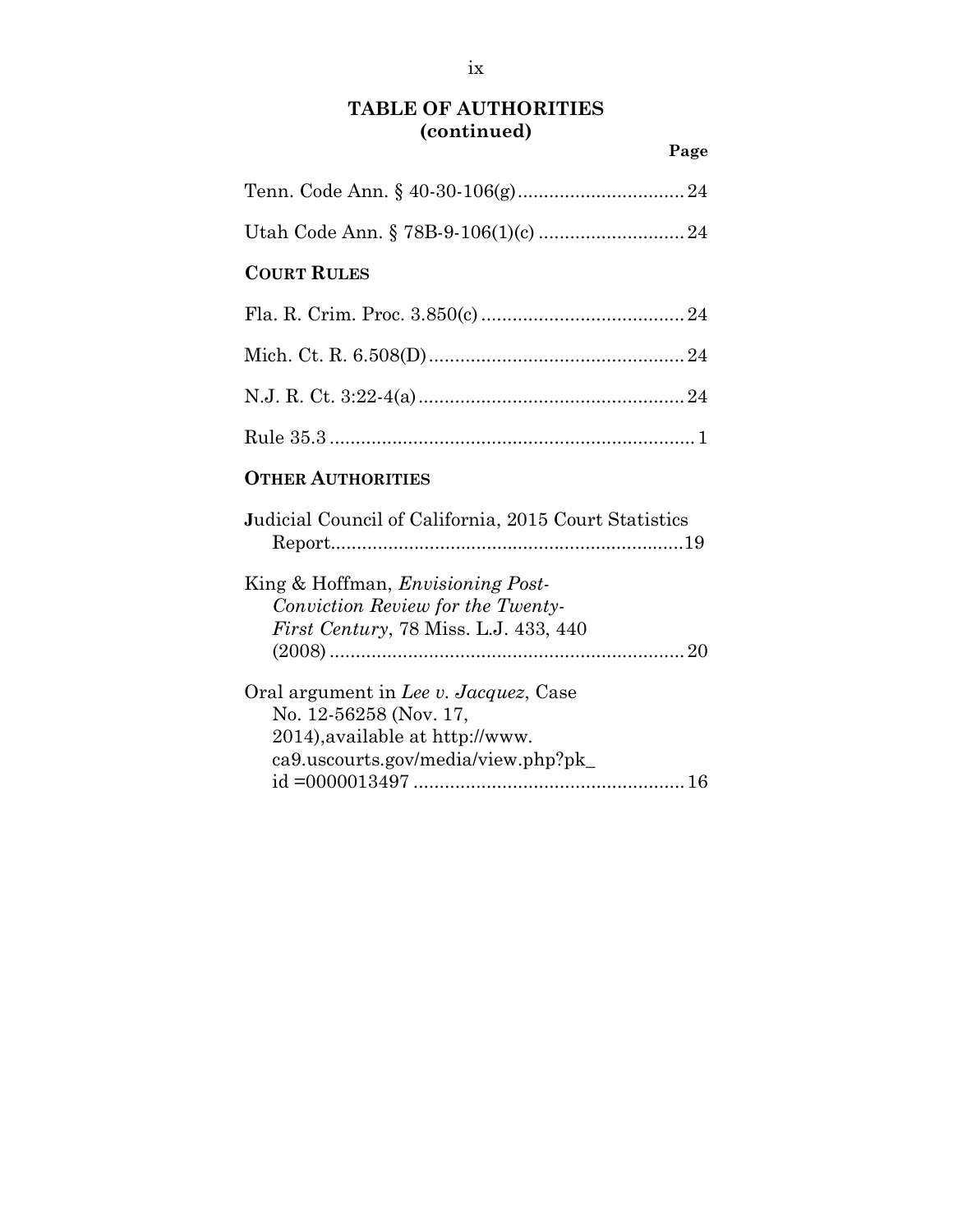**Page**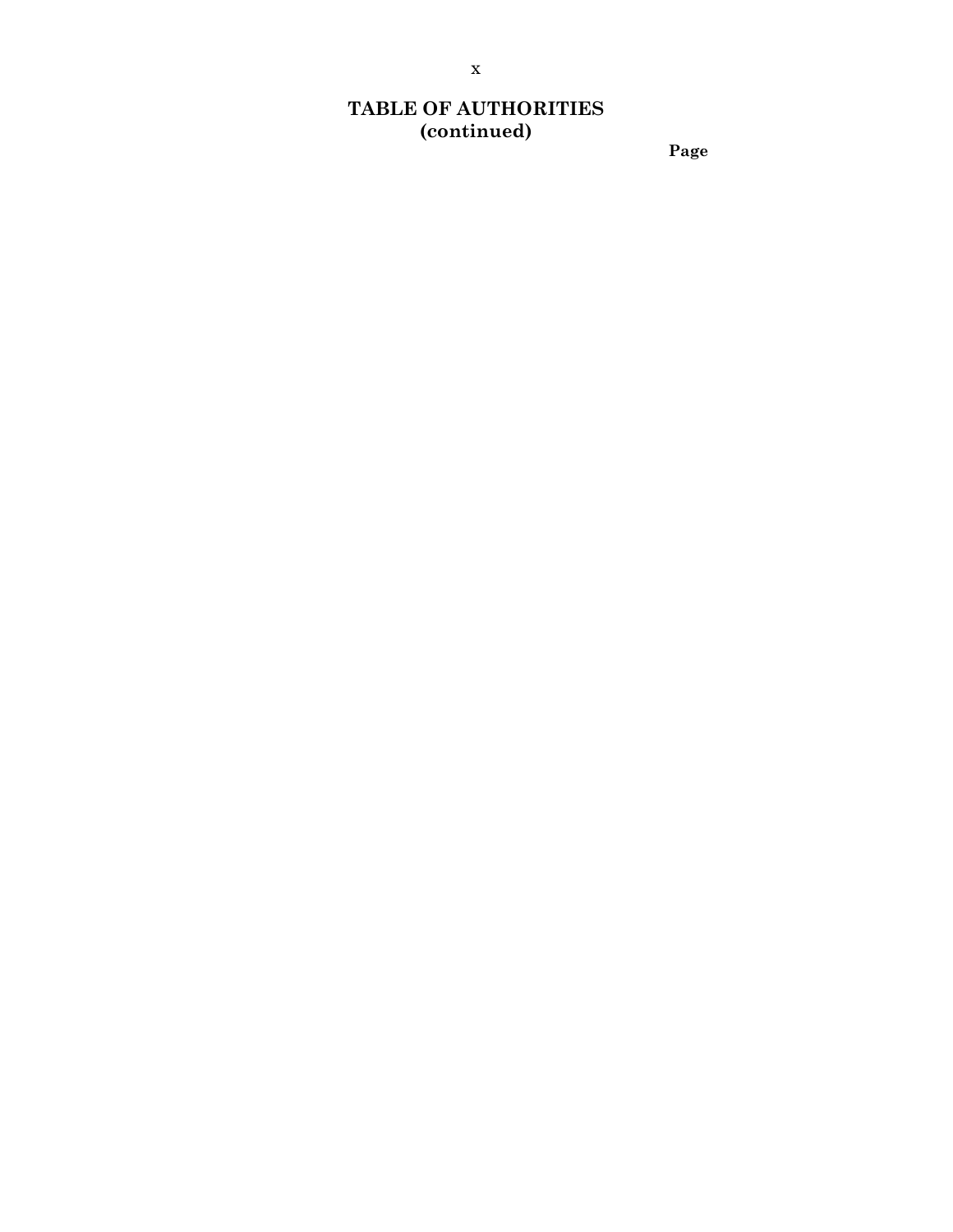#### **PETITION FOR A WRIT OF CERTIORARI**

The Attorney General of California, on behalf of warden Deborah Johnson, respectfully petitions for a writ of certiorari to review the judgment of the United States Court of Appeals for the Ninth Circuit in this case.<sup>1</sup>

### **OPINIONS BELOW**

The opinion of the court of appeals (App. 1a-20a) is reported at 788 F.3d 1124. A previous opinion of that court (App. 72a-74a) is unpublished, as are the most recent opinion of the district court denying habeas relief (App. 21a-25a), the related report and recommendation of the magistrate judge (App. 26a-71a), an earlier opinion of the district court (App. 75a-76a), and the magistrate's report related to that opinion (App. 77a-130a). The orders of the California Supreme Court (App. 131a), the California Court of Appeal (App. 132a-133a), and the Superior Court for Los Angeles County (App. 134a-135a) denying Lee's state habeas petitions are also unpublished, as are the opinion of the California Court of Appeal affirming Lee's conviction (App. 137a-162a) and the order of the California Supreme Court denying review on direct appeal (App. 136a).

#### **JURISDICTION**

The judgment of the court of appeals was originally entered on June 9, 2015. The court reentered

<sup>1</sup> Deborah Johnson has succeeded Debra Jacquez as warden of the state prison in which respondent Lee is incarcerated. Warden Johnson is substituted as the named petitioner in this case in compliance with this Court's Rule 35.3.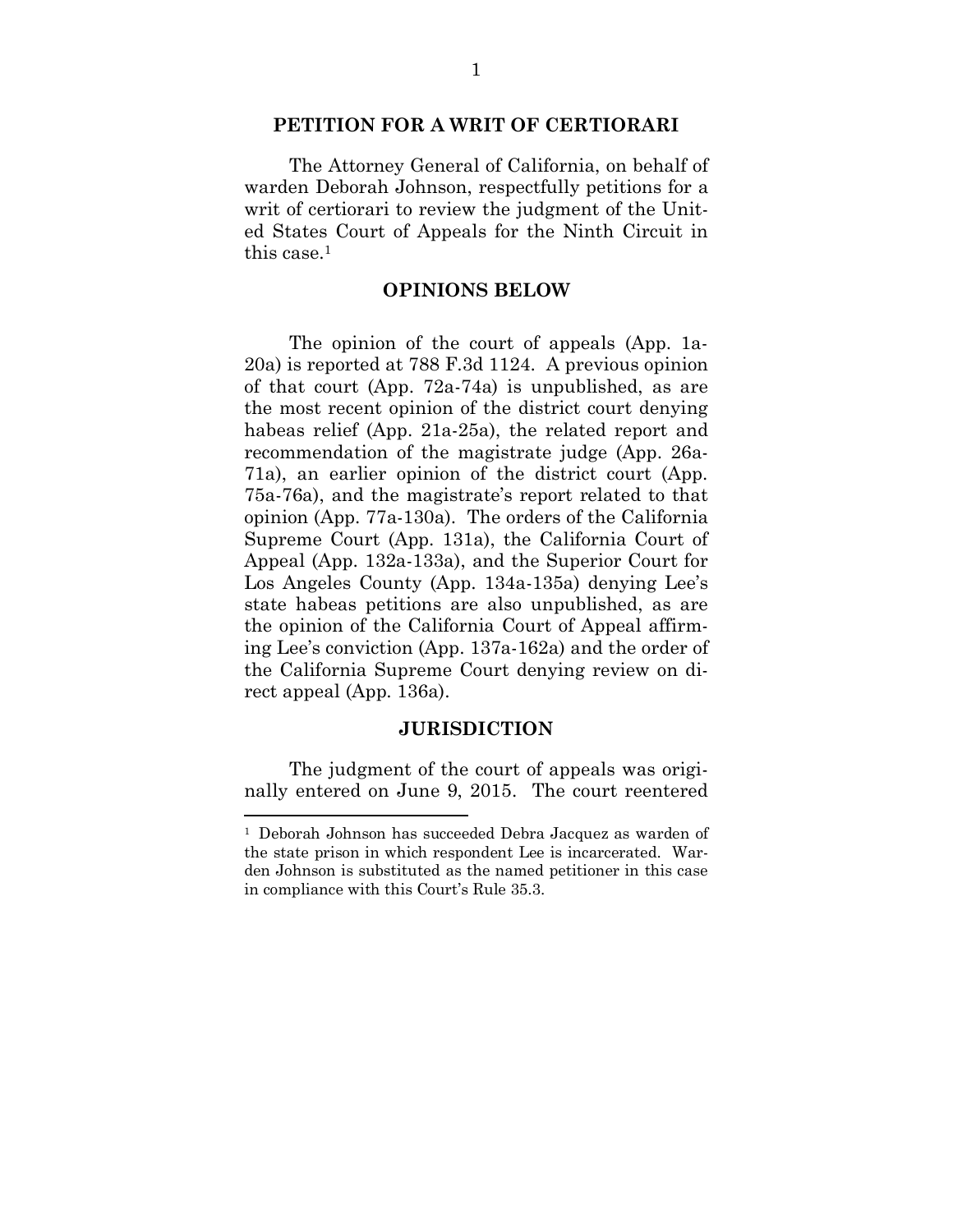judgment when it denied rehearing en banc on August 17, 2015. On November 5, 2015, Justice Kennedy extended the time for filing a petition for a writ of certiorari to and including December 15, 2015. This Court's jurisdiction is invoked under 28 U.S.C.  $§ 1254(1).$ 

### **STATUTORY PROVISION INVOLVED**

Section 2254 of Title 28 of the United States Code, as amended by the Antiterrorism and Effective Death Penalty Act of 1996 (AEDPA), provides, in pertinent part:

> (b)(1) An application for a writ of habeas corpus on behalf of a person in custody pursuant to the judgment of a State court shall not be granted unless it appears that—

> (A) the applicant has exhausted the remedies available in the courts of the State; or

> (B)(i) there is an absence of available State corrective process; or

> (ii) circumstances exist that render such process ineffective to protect the rights of the applicant.

> (2) An application for a writ of habeas corpus may be denied on the merits, notwithstanding the failure of the applicant to exhaust the remedies available in the courts of the State.

> > \* \* \*

(d) An application for a writ of habeas corpus on behalf of a person in custody pursuant to the judgment of a State court shall not be granted with respect to any claim that was adjudicated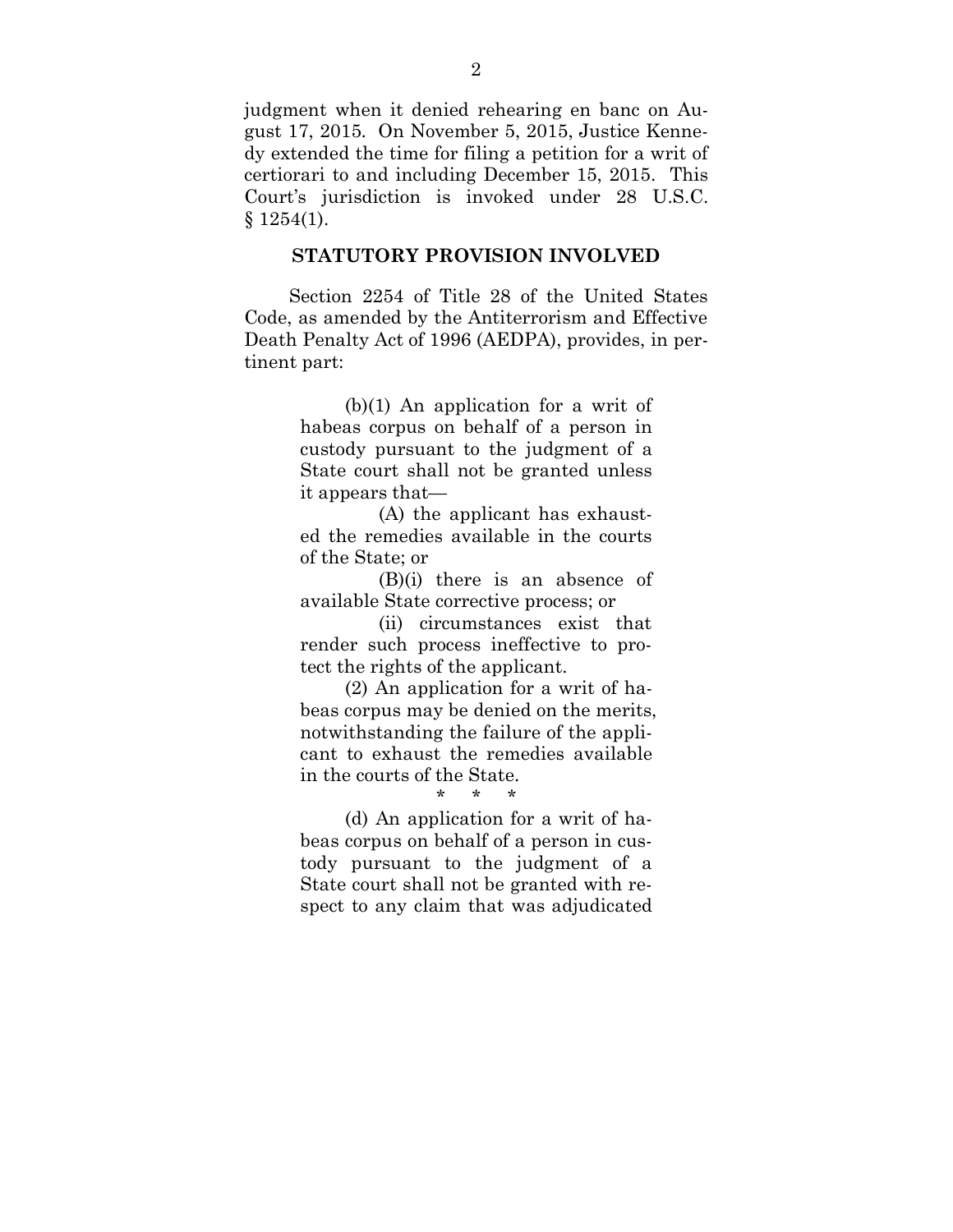on the merits in State court proceedings unless the adjudication of the claim—

 (1) resulted in a decision that was contrary to, or involved an unreasonable application of, clearly established Federal law, as determined by the Supreme Court of the United States; or

(2) resulted in a decision that was based on an unreasonable determination of the facts in light of the evidence presented in the State court proceeding.

#### **STATEMENT**

Many States, and the federal courts, apply a procedural rule under which courts generally will not consider, on post-conviction collateral review, claims that a defendant could have raised on direct appeal but did not. *See Sanchez-Llamas v. Oregon*, 548 U.S. 331, 350-351 (2006). In California this rule is known as the *Dixon* rule, after *In re Dixon*, 41 Cal. 2d 756 (1953). Like most rules, it is subject to limited exceptions. *See In re Harris*, 5 Cal. 4th 813 (1993).<sup>2</sup>

<sup>2</sup> *See In re Robbins*, 18 Cal. 4th 770, 814 n.34 (1998) (explaining that *Harris* exceptions apply to *Dixon* rule). The exceptions allow review of an otherwise defaulted claim: (1) where "the claimed constitutional error is both clear and fundamental, and strikes at the heart of the trial process," *Harris*, 5 Cal. 4th at 834 (citing federal rule for structural error under *Arizona v. Fulminante*, 499 U.S. 279 (1991)); (2) where there was an unwaivable lack of "fundamental" (*i.e.*, subject matter) jurisdiction in the trial court that issued the judgment of conviction, *id.* at 836-838; (3) where the court imposed a sentence in "'excess of jurisdiction'" in a way that can be reviewed as a "strictly legal issue," *id.* at 838-841; or (4) where "a new rule of law" created between the time of direct appeal and the time of post- (continued…)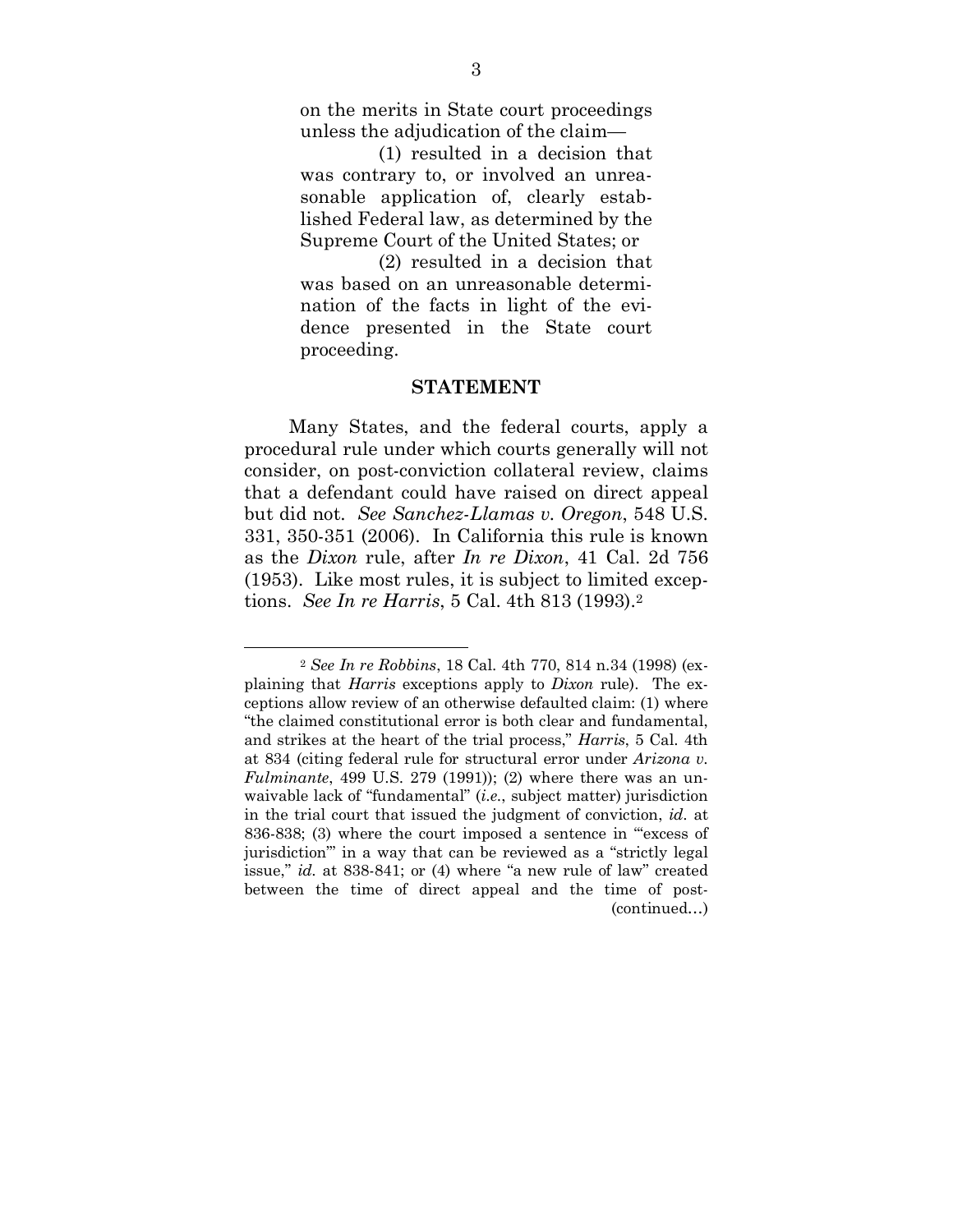On federal habeas review, the federal courts generally will not review a claim rejected by a state court if the state rejection rests on an adequate and independent state-law ground, such as a state procedural default. *See, e.g.*, *Walker v. Martin*, 562 U.S. 307, 315 (2011). To be "adequate" for these purposes, a state procedural default rule must be "firmly established and regularly followed." *Id*. at 316 (internal quotation marks omitted). Here, the court of appeals held that California's *Dixon* rule was not an "adequate" ground for the state courts' rejection of respondent Lee's claims because the State did not prove to the federal court's satisfaction "the consistency of the rule's application." App. 18a. The decision below accordingly directs the district court to consider *de novo* on federal habeas review constitutional claims that respondent failed, without any apparent excuse, to present to the state courts on direct appeal.<sup>3</sup>

1. Respondent Lee and her boyfriend stabbed the boyfriend's mother and ex-girlfriend to death in front of the ex-girlfriend's two-year-old son. App. 83a, 138a-146a. In 1998, Lee was convicted of two counts of first degree murder with special circumstances and sentenced to life imprisonment without parole. *Id.* at 138a.

Lee raised four claims on direct appeal. App. 78a. The state court of appeal considered those claims and affirmed (App. 137a-162a), and in Decem-

<sup>(…</sup>continued)

conviction review would affect the petitioner's case, *id.* at 841.

<sup>3</sup> As the court of appeals noted, "Lee has not asserted good cause for her default, nor has she claimed that a fundamental miscarriage of justice would occur absent consideration of her claim." App. 7a n.4.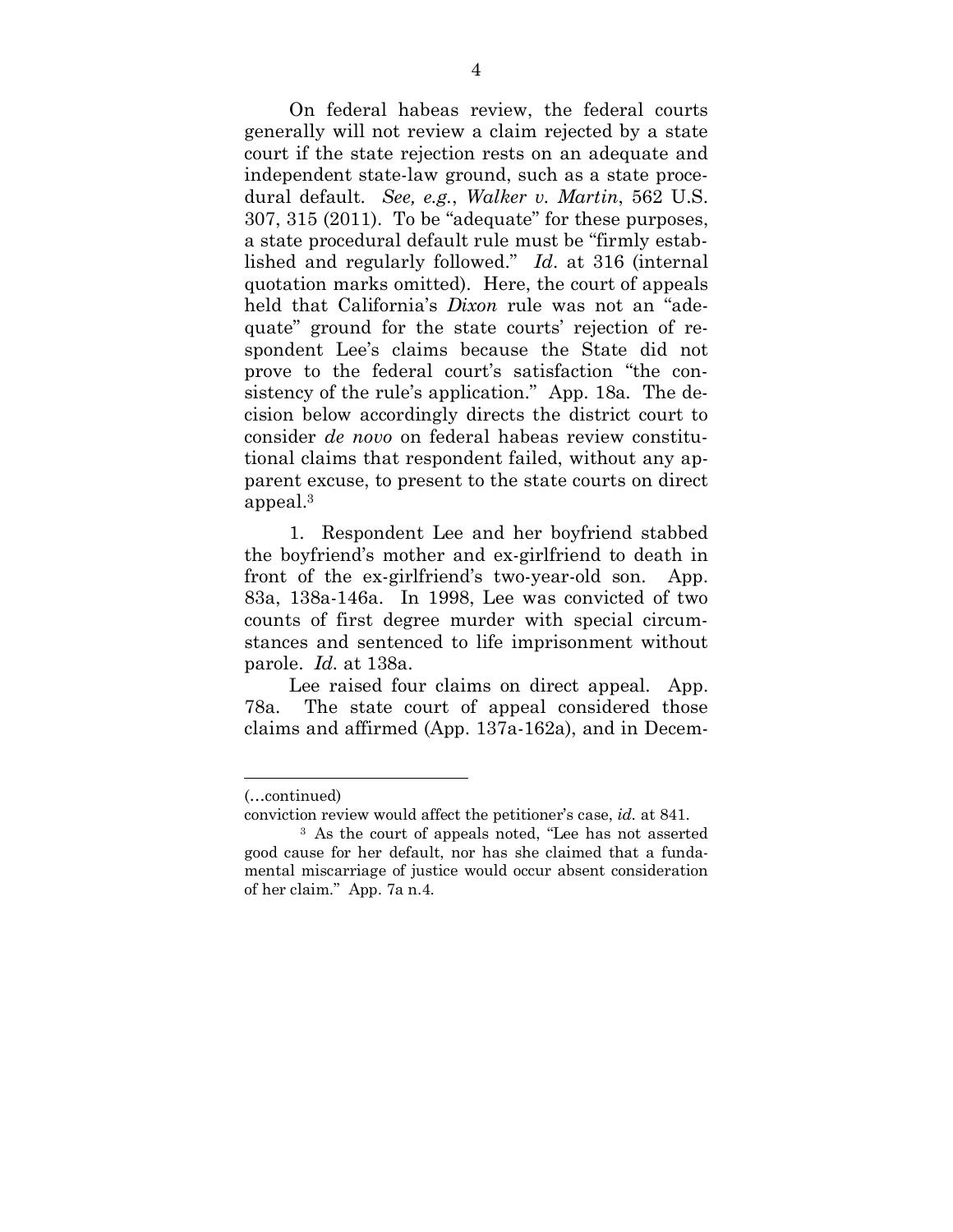ber 2000 the state supreme court denied review (*id.* at 136a).

Lee then filed a federal habeas petition. Her federal petition raised not only the claims she had advanced on direct appeal, but also more than ten new claims. App. 79a.4 The district court stayed the federal proceeding so that Lee could present the new claims to the state courts. *Id.*

The state superior court denied Lee's new state habeas petition, relying in part on *In re Dixon*. App. 134a-135a. The state court of appeal also rejected her petition. *Id*. at 132a. The California Supreme Court denied Lee's petition on December 1, 2004, in a summary order stating: "Petition for writ of habeas corpus is DENIED. (See *In re Waltreus* (1965) 62 Cal.2d 218; *In re Dixon* (1953) 41 Cal.2d 756; *In re Seaton* (2004) 34 Cal.4th 193.)" App. 131a.<sup>5</sup>

<sup>4</sup> The claims which Lee had presented on direct appeal challenged evidentiary rulings, the denial of Lee's severance motion, the denial of Lee's requested provocation instruction, and the constitutionality of California's lying-in-wait special circumstance. *See* App. 78a, 93a. Lee's newly added claims eventually included an objection to the fact that Lee's counsel and her codefendant's counsel shared office space; complaints that adverse evidentiary rulings effectively gave her no choice but to testify; allegations that she was punished for rejecting plea offers; objections to the prosecution's evidence on aiding and abetting; an allegation that Lee was assaulted by a deputy during jury deliberations; a claim that a juror "'nodded off'" during trial; a claim that her jury was tainted because two jurors were asked, in a public restroom, what case they were seated on; objections to Lee's arrest and interrogation; a claim that female jurors were systematically excluded; a complaint about a juror's comment during trial; and a challenge regarding her codefendant's statement. *Id.* at 79a-81a, 94a-95a.

<sup>5</sup> *Waltreus* bars relitigation on state habeas of claims that *were* raised on direct appeal. *See Harris*, 5 Cal. 4th at 825. On federal habeas, Lee eventually claimed that the state supreme court's citation to *Waltreus* pertained to two of her (continued…)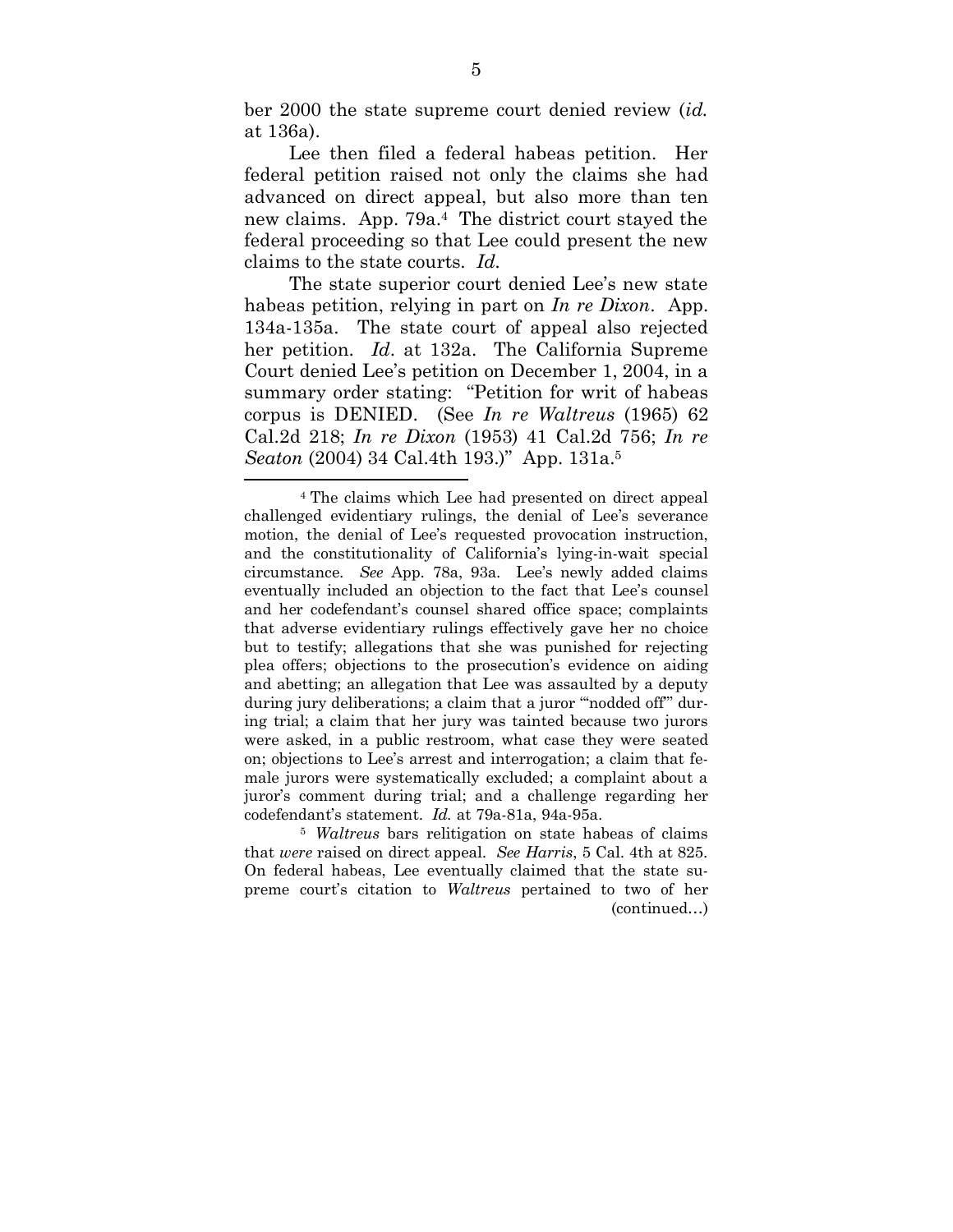2. a. Returning to federal court, Lee again sought to raise both the four claims she originally presented on direct appeal and the many others that the state courts had now rejected as procedurally barred under *Dixon*. App. 93a-95a. A magistrate judge and the district court considered and rejected the four non-defaulted claims. *Id*. at 105a-129a; *id.* at 75a-76a. The other claims, they held, could not be considered on federal habeas because the state court judgments rejecting them rested on the adequate and independent state-law ground of the *Dixon* bar. *Id.* at 98a-104a; *id.* at 75a-76a.

In 2010, the court of appeals affirmed as to the properly presented claims, but vacated as to the claims defaulted under *Dixon*. App. 72a-74a. It directed the district court to consider whether the *Dixon* rule was consistently enough applied to be an "adequate" state-law ground. *Id.* at 74a. As explanation, the court cited its decision in *Bennett v. Mueller*, 322 F.3d 573, 586 (9th Cir. 2003), which had considered the "adequacy" of California's flexible timeliness rule for the filing of state habeas petitions. *See* App. 74a. *Bennett* established a three-step, burdenshifting framework under which the State bears the ultimate burden of establishing the "adequacy" of its procedural bar rules. *See id.* at 8a.

b. On remand, Lee argued that the *Dixon* bar was not "adequa[te]" for federal habeas purposes because the state courts did not consistently apply it. *See* App. 54a. She proffered an order list setting forth 210 California Supreme Court habeas denials issued on a single day (chosen without explanation) six months after the filing of her direct appeal: December 21, 1999. *Id*. Although 10% of the denials

<sup>(…</sup>continued)

claims, while the *Dixon* citation applied to the others. App. 45a.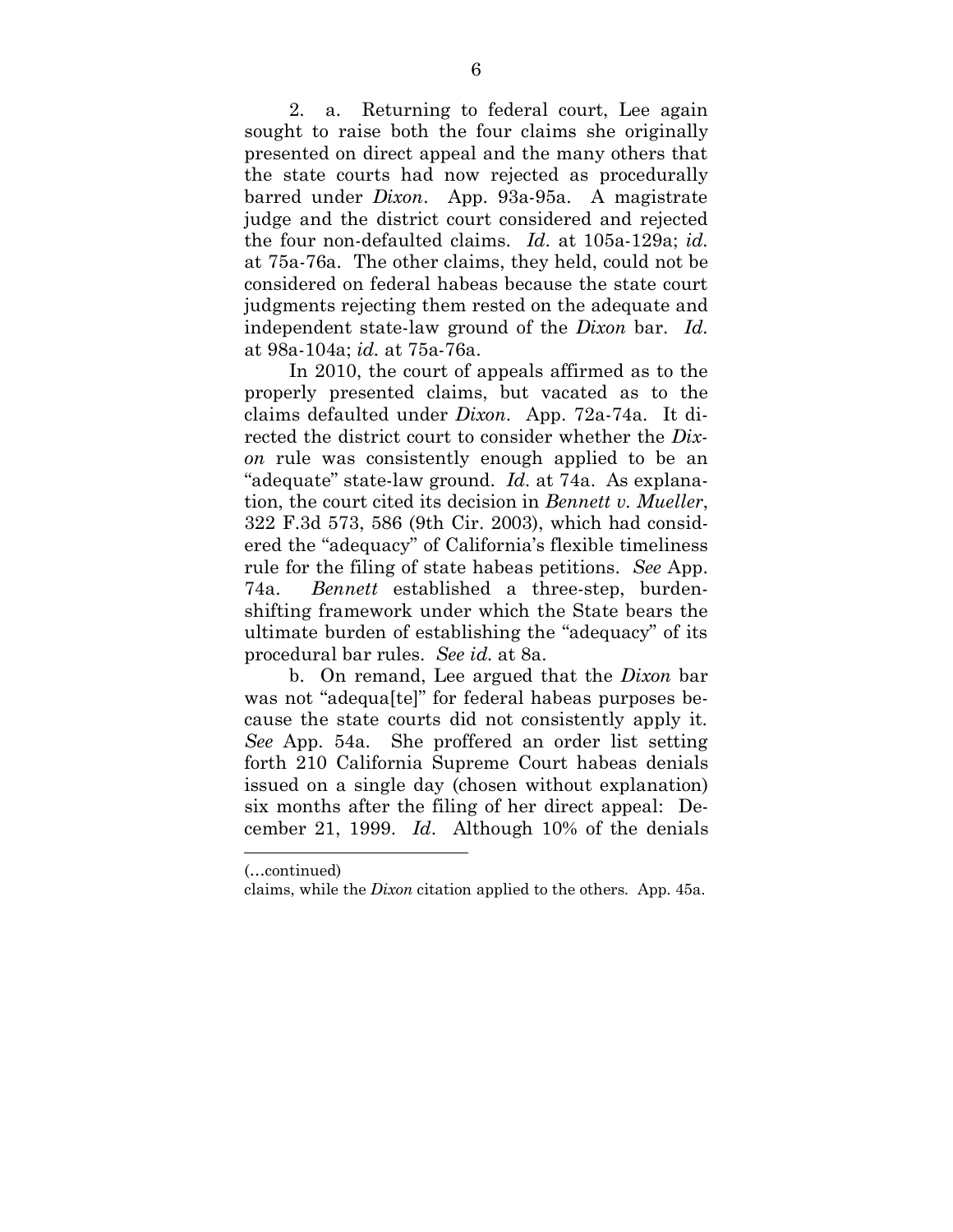were based on *Dixon*, Lee asserted that there were many cases where the state court did not invoke the *Dixon* bar even though the petitions presented record-based claims that could have been raised on direct appeal but were not. *Id*. at 65a. As the magistrate judge observed, this assertion primarily rested on Lee's "unsupported speculation" that many "primarily non-capital" habeas petitioners "would likely'" have "'thrown into a petition'" record-based claims that could have been brought earlier and thus should have been barred under *Dixon*. *Id*. Lee also argued that, among the California Supreme Court's 210 habeas denials that day, there were nine specific cases that Lee said were "'denied on the merits'" but where *Dixon* could have applied as a procedural bar. *Id.* at 55a.

 In response, the State provided evidence that, during approximately two years surrounding the filing of the direct-appeal brief in which Lee failed to raise the claims at issue, the California Supreme Court decided some 4,700 habeas petitions, of which approximately 12% involved denials of relief based on *Dixon*. App. 61a. The rate of dismissals invoking *Dixon* over this time was consistent, ranging from ten to fifteen percent. *Id.* Regarding Lee's nine specific cases from December 21, 1999, the State observed that several of those cases would not have been subject to *Dixon* because they involved claims of ineffective assistance of counsel, which could not have been raised on direct appeal. *Id.* Several others involved defendants who had pleaded guilty, which would have limited their direct appeal possibilities (and thus *Dixon*'s applicability) as well. *Id.*

The magistrate judge recommended rejecting Lee's challenge, relying largely on *Walker v. Martin*, 562 U.S. 307 (2011). App. 63a-66a. Decided after the remand order in this case, *Martin* reversed the Ninth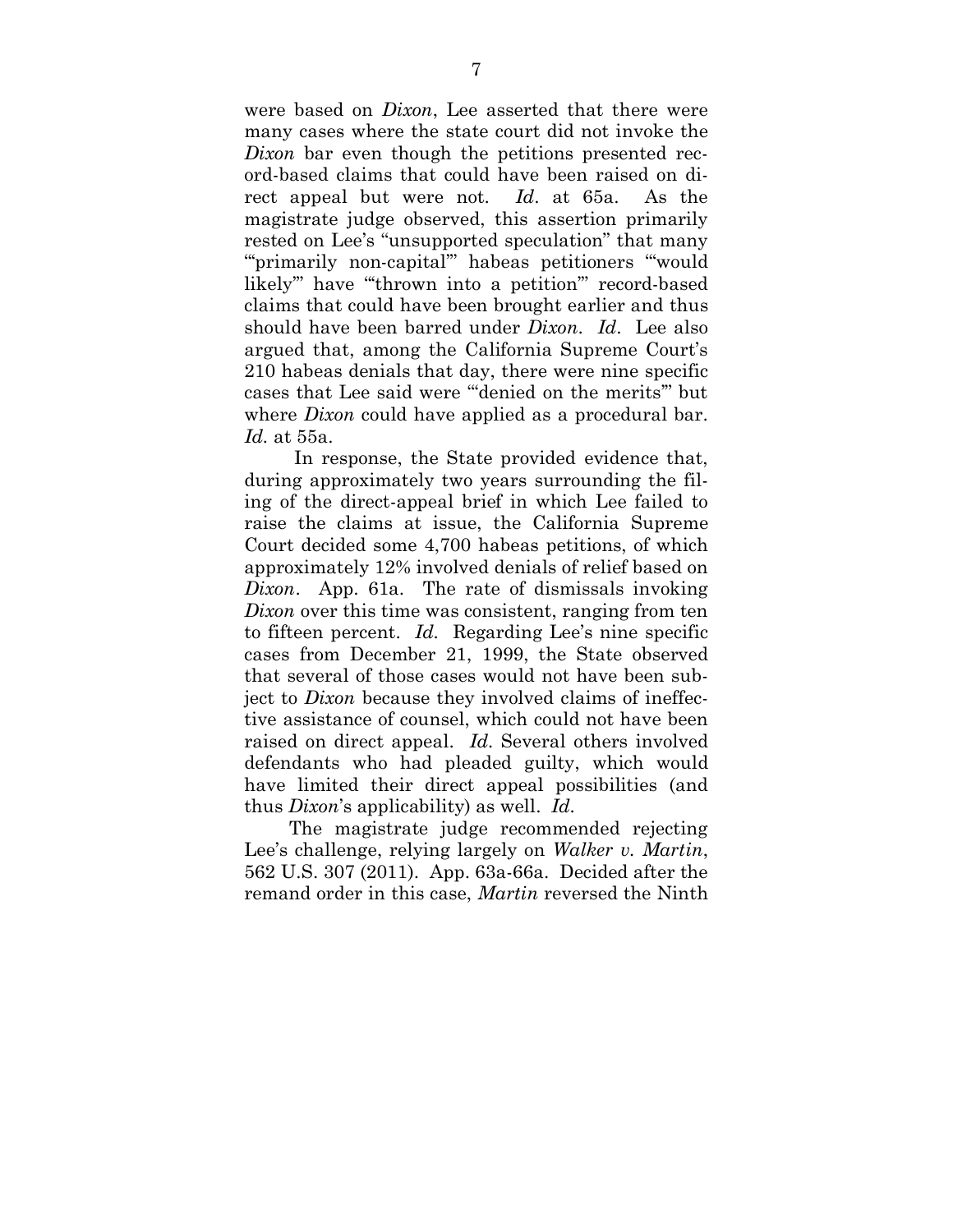Circuit's determination of inadequacy regarding the state habeas timeliness rule that had been at issue in *Bennett*—the case the court of appeals cited in its remand order here, and in which it adopted its burden-shifting framework for analyzing "adequacy" claims. In assessing Lee's argument that the *Dixon* bar was not consistently applied, the magistrate judge considered *Martin*'s holding that there was "'no reason to reject California's time bar simply because a [state] court may opt to bypass the [timeliness] assessment and summarily dismiss a petition on the merits, if that is the easier path.'" App. 66a (quoting *Martin*, 562 U.S. at 319). He also noted this Court's approval of state rules allowing for the "'appropriate exercise of discretion.'" *Id*. (quoting *Beard v. Kindler*, 558 U.S. 53, 61 (2009)). Noting that Lee did "not contend that 'the California Supreme Court exercised its discretion in a surprising or unfair manner," *id.* (quoting *Martin*, 562 U.S. at 320), the magistrate concluded that the *Dixon* bar was "well established and regularly followed" during "the time leading up to petitioner's default," *id.*, and thus adequate to preclude federal habeas review.

After reviewing the evidence, the district court adopted the magistrate judge's recommendation and dismissed Lee's claims. App. 21a-25a.

c. The court of appeals reversed. App. 1a-20a.

The court first recited an "adequacy" standard drawn from its own cases: "In order to be adequate, a procedural bar must be 'clear, consistently applied, and well-established at the time of the petitioner's purported default.'" App. 7a. The court equated that standard with this Court's articulation that a state procedural rule must be "'firmly established and regularly followed.'" *Id*. at 8a (quoting *Martin*, 562 U.S. at 316).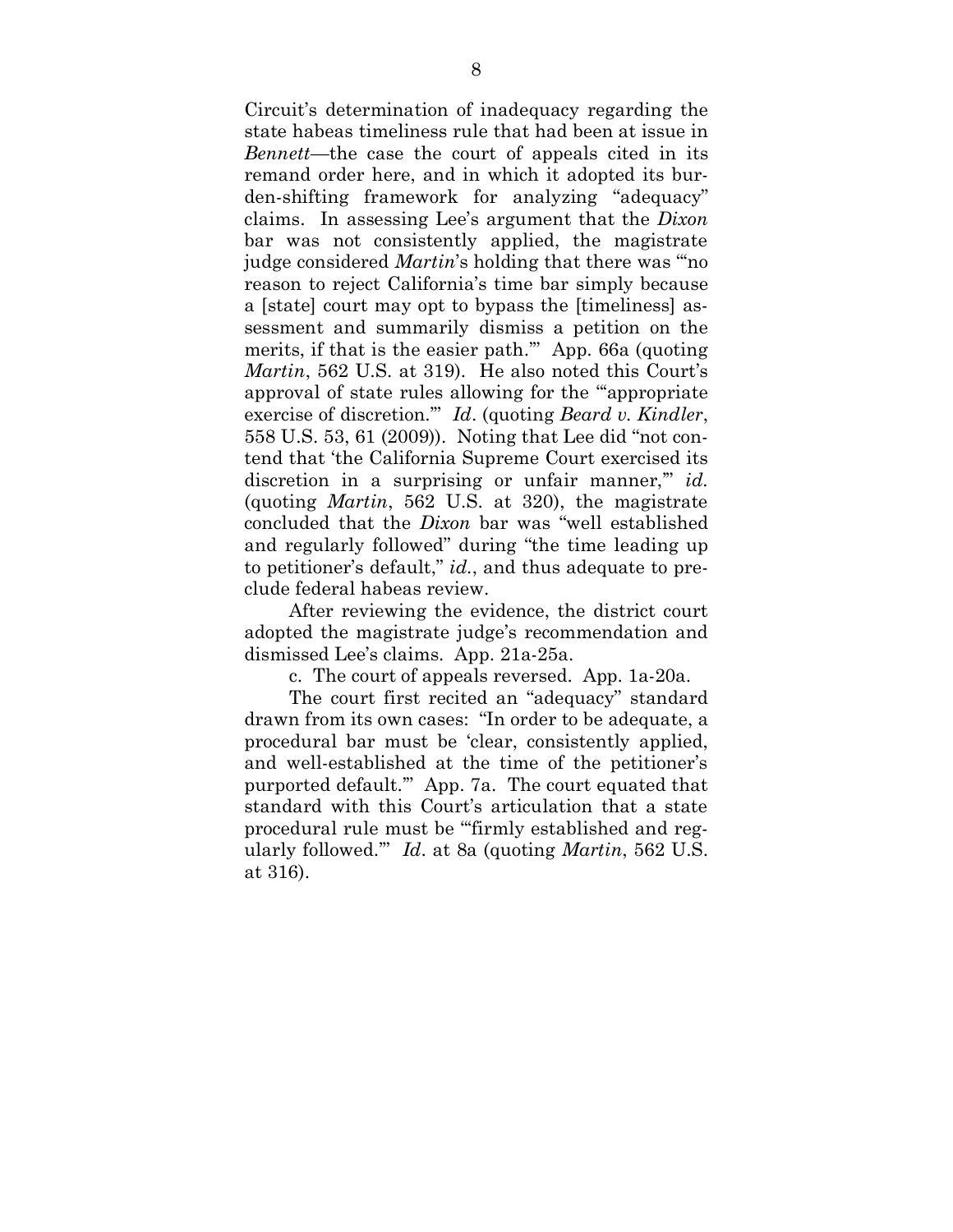The court then reiterated the burden-shifting framework it had adopted in *Bennett*. App. 8a. If the State "plead[s] the existence of an independent and adequate state procedural bar as an affirmative defense" to a habeas claim, the habeas petitioner may "assert<sup>[]</sup> specific factual allegations that demonstrate the inadequacy of the state procedure, including citation to authority demonstrating inconsistent application of the rule.'" *Id*. This burden of "put[ting] adequacy at issue," the court made clear, is "modest." *Id.* Once that is done, "the burden shifts back to the State, which must carry 'the ultimate burden of proving the adequacy of [a] … state procedural bar' as an affirmative defense." *Id.* Here, the court accepted Lee's partial analysis of nine habeas denials issued by the California Supreme Court on one day as meeting her burden, thus leaving the case "at the final stage of *Bennett*'s framework, where the state must prove the *Dixon* bar's adequacy." *Id*. at 9a; *see also id*. at 18a-19a (rejecting challenge to Lee's analysis).

The court next rejected the State's argument that, under *Martin*, "any inconsistency in *Dixon*'s application reflects only the state's exercise of discretion rather than the rule's inadequacy." App. 11a. It reasoned that the timeliness rule at issue in *Martin* was "inherently discretionary in its initial application, while the *Dixon* rule is mandatory in the first instance." *Id*. The state courts thus "should be able to apply the *Dixon* bar mechanically and consistently," and a court's failure to cite it where it might have been applied "reflects the irregular application of the rule." *Id*. In the court's view, this required that the state do more to "prove the *Dixon* rule's regular and consistent application around the time of Lee's default." *Id*. at 13a.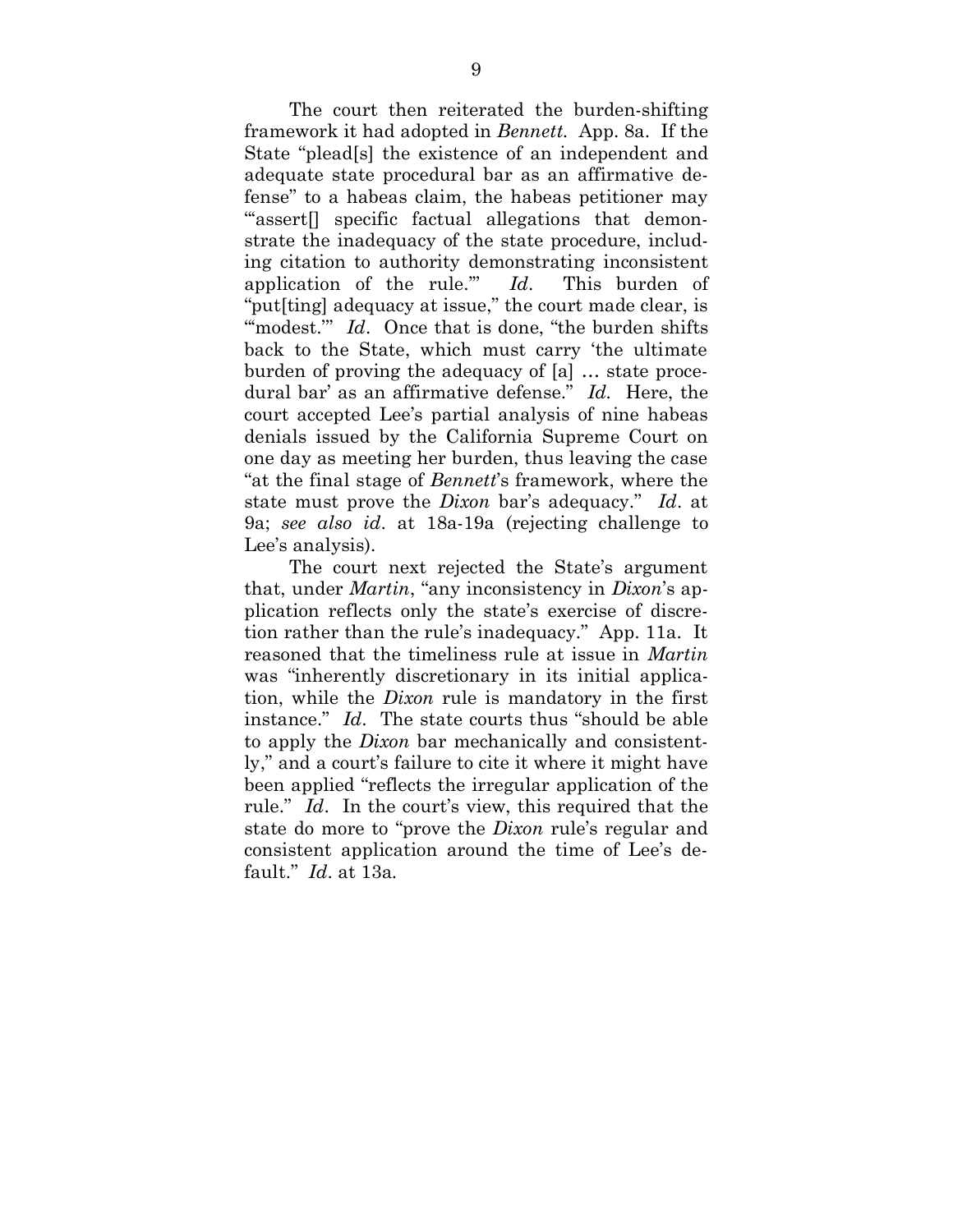In that regard, the court acknowledged that it had not "defin[ed] what is a statistically insignificant irregularity and inconsistency in the application of a state procedural bar.'" App. 14a. It suggested that the state "need not necessarily" show reliance on the rule "in the vast majority of cases." *Id*. It noted, however, that *Bennett* "advises the state to provide 'records and authorities'" to sustain its burden, which "suggests that the state should do more than just discredit the [habeas] petitioner's evidence." *Id*. at 15a (quoting *Bennett*, 322 F.3d at 585). The court also regarded the development of the law in the state courts over time as evidence "that the *Dixon* bar was applied inconsistently until at least September 30, 1993, when the California Supreme Court decided *Harris* to 'provide needed guidance," and possibly thereafter as the cases continued to develop. *Id*.

Here, the court held that the State's analysis of approximately 4,700 California Supreme Court habeas denials over a two-year period surrounding Lee's default, showing invocation of the *Dixon* bar in approximately 12% of all cases and a range of 7% to 21% from month to month, was "entirely insufficient." App. 17a. Although these figures showed regular invocation of the bar, the court reasoned that they did not prove "consistent" application, because they did not show "to how many cases the *Dixon* bar *should* have been applied." *Id.* Without "the denominator that would give any meaning to the state's number," the 12% invocation rate "in no way indicate[d] the consistency of the rule's application." *Id*. at 18a. In its assessment, the court made clear, it would count against the State any case in which "'claims to which the *Dixon* rule could apply were instead rejected on the merits,'" *id*. at 17a, as well as any unexplained denial of relief unless the State specifically identified, on a case-by-case basis, those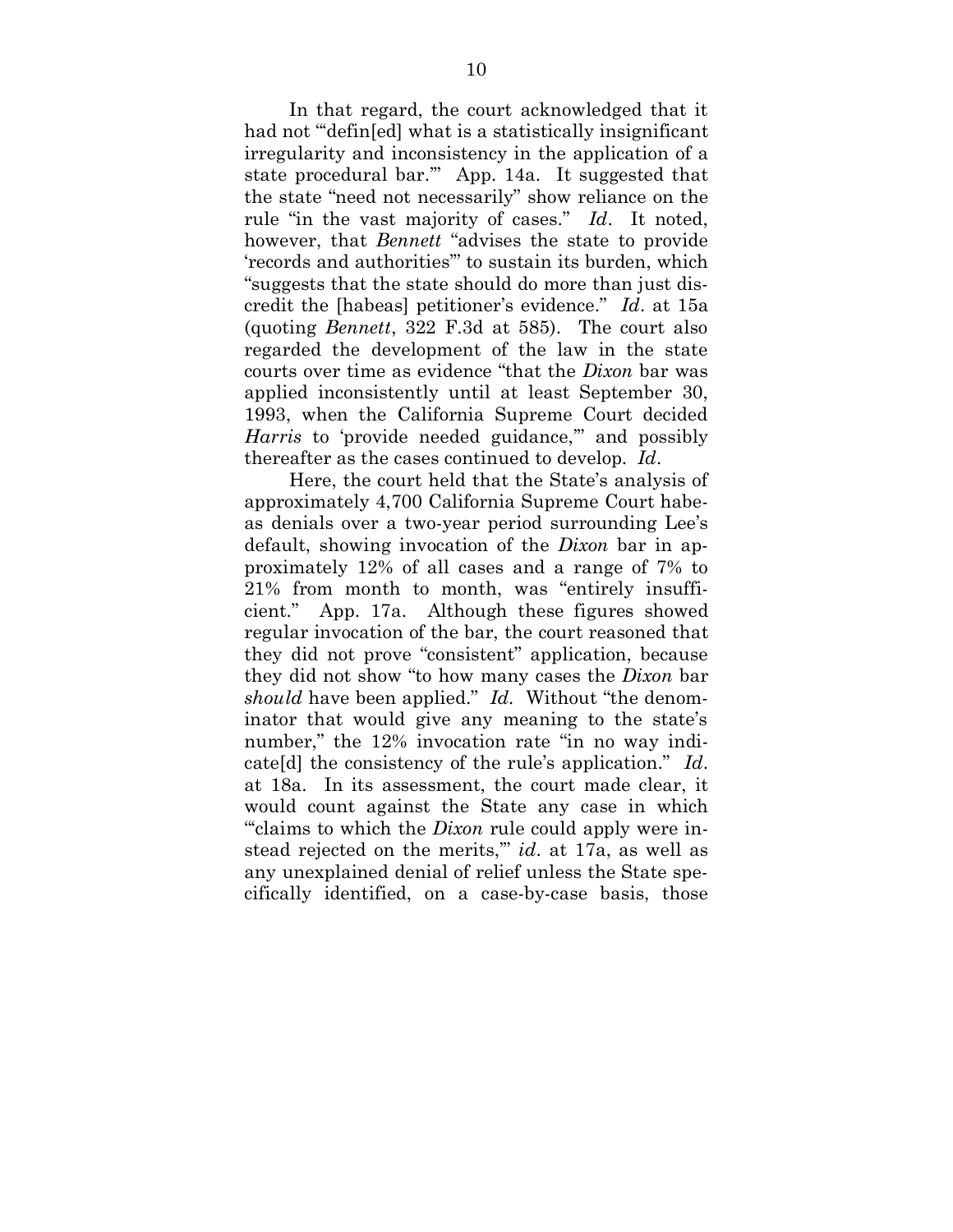"cases in which a silent denial relied on a prior invocation of *Dixon*," *id.* at 18a.

 Applying these principles and its own formulation of the "adequacy" test, the court of appeals held that the State had "failed to meet its burden of proving that the *Dixon* bar was 'clear, consistently applied, and well-established at the time of [Lee's] purported default.'" App. 19a. The court did not advert again to this Court's statement of the test, that a bar must be "firmly established and regularly followed." *Compare id*., *with Martin*, 562 U.S. at 377 (internal quotation marks omitted).

### **REASONS FOR GRANTING CERTIORARI**

Twice in recent years this Court has reversed decisions holding state procedural bars "inadequate" for purposes of federal habeas review. *Walker v. Martin*, 562 U.S. 307 (2011); *Beard v. Kindler*, 558 U.S. 53 (2009). The result should be the same here. The decision below demands "mechanical[]" consistency in the application of a state rule (App. 11a), rather than respecting the ability of the state courts to exercise discretion, including ruling on the merits where it is more efficient to do so. It thus declines to treat as "adequate" for federal purposes a state procedural bar that is not only longstanding and sensible in its own right but also commonly used in other States and, indeed, by the federal courts themselves.

That result cannot be reconciled with this Court's precedents or with any sound understanding of the purpose of the "adequacy" inquiry or the proper role of federal habeas review. These issues are of great importance, because state procedural bars are properly invoked as to many claims in federal habeas proceedings, and enforcing them is critical to the proper operation of both the state and the federal judicial systems. In requiring the State to prove ade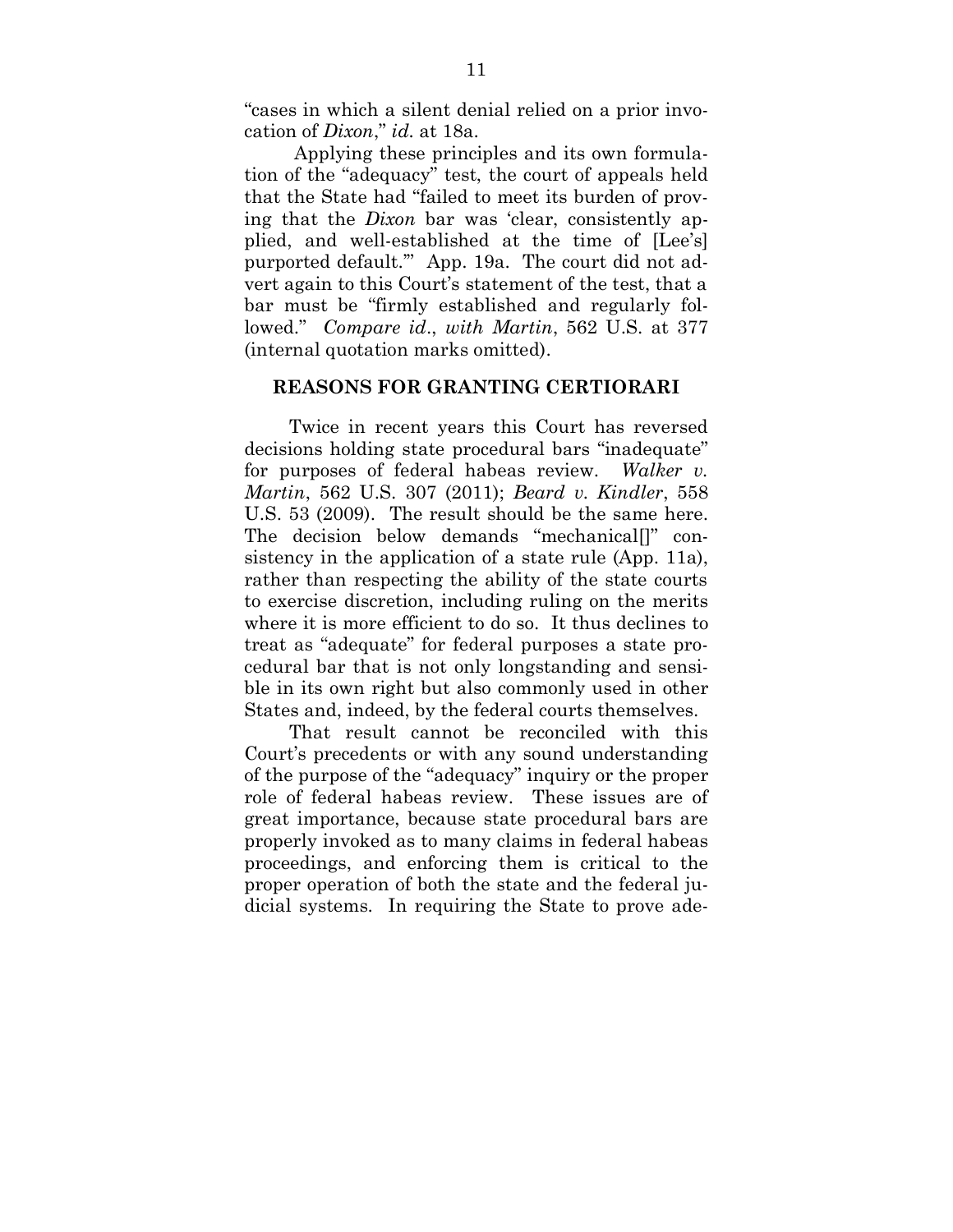quacy, rather than requiring a habeas petitioner to show that a facially proper state-law ground for judgment is *in*adequate, the decision below also reflects a square conflict among the courts of appeals. And because the state rule at issue here is a "typical procedural default," this case would be a "[]suitable vehicle for providing broad guidance on the adequate state ground doctrine." *Kindler*, 558 U.S. at 63.

1. "A federal habeas court will not review a claim rejected by a state court 'if the decision of [the state] court rests on a state law ground that is independent of the federal question and adequate to support the judgment.'" *Kindler*, 558 U.S. at 55. "To qualify as an 'adequate' procedural rule, a state rule must be 'firmly established and regularly followed.'" *Martin*, 562 U.S. at 316. The requirement that a rule be "regularly followed" ensures that application of a bar in a particular case is not "surprising or unfair," and does not "operate to discriminate against claims of federal rights." *Id*. at 320-321; *see also id*. at 320 n.7 (reviewing holdings showing that "seeming inconsistencie[s]" are unobjectionable if differences are not "arbitrar[y] or irrationa[l]" (internal quotation marks omitted)); *Kindler*, 558 U.S. at 63-64 (Kennedy, J., concurring) (adequate state ground doctrine must be applied in light of its purposes, including providing "adequate notice to litigants" and avoiding "the danger that novel state procedural requirements will be imposed for the purpose of evading compliance with a federal standard").

Here, there has been no contention that the California courts apply the *Dixon* default rule in any surprising or unfair manner as a general matter, or that they did so in this case. *See* App. 66a. The court of appeals instead held that it would not respect the bar as an adequate state ground for decision because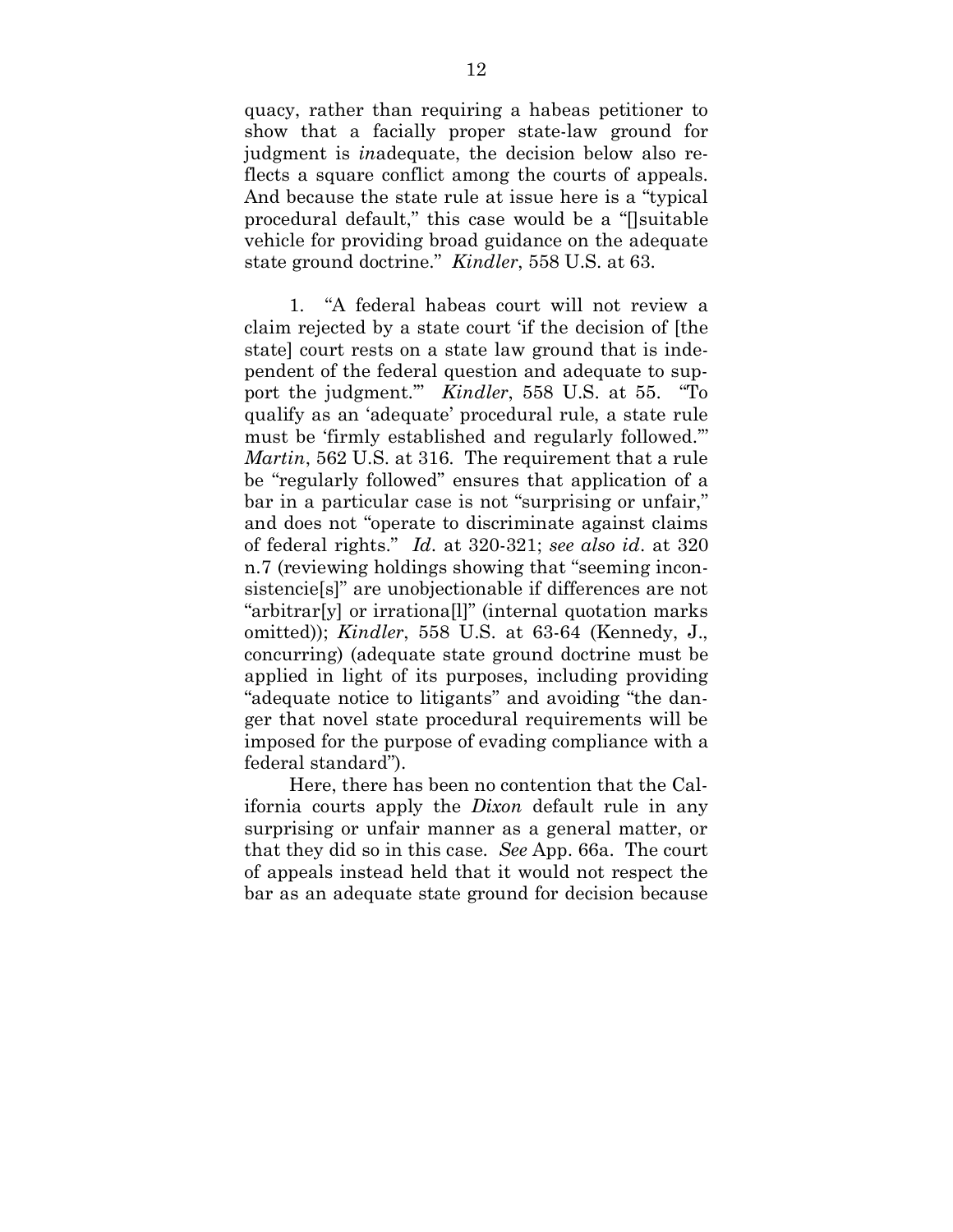the State did not prove that state courts apply the bar "consistently," which it understood to mean "mechanically." App. 11a. That approach cannot be squared with the purposes of the standard or with this Court's decisions in *Martin* and *Kindler*.

*Martin* considered the adequacy, for federal habeas purposes, of the California rule requiring postconviction claims to be brought "'as promptly as the circumstances allow.'" 562 U.S. at 310. In that case the Ninth Circuit, applying the same burden-shifting framework from its *Bennett* decision that it reaffirmed in this case, held that California's rule was inadequate because of the discretion it afforded state courts, and potential inconsistency in the results in individual cases.6 This Court unanimously reversed, holding that "[a] rule can be firmly established and regularly followed … even if the appropriate exercise of discretion may permit consideration of a federal claim in some cases but not others." 562 U.S. at 316 (internal quotation marks omitted). Indeed, "'[s]ound procedure often requires discretion to exact or excuse compliance with strict rules,' and [the Court had] no cause to discourage standards allowing courts to exercise such discretion." *Id.* at 320 (citation omitted).

The *Martin* Court also saw "no reason to reject California's time bar simply because a [state] court may opt to bypass the [timeliness] assessment and summarily dismiss a petition on the merits, if that is the easier path." 562 U.S. at 319. Moreover, noting the existence of federal procedural rules similar to the state rule at issue, this Court reiterated that federal habeas analysis should not "'disregard state pro-

<sup>6</sup> *See Martin v. Walker*, 357 Fed. App'x 793, 794 (9th Cir. 2009) (following *Townsend v. Knowles*, 562 F.3d 1200, 1206- 1208 (9th Cir. 2009), which held the rule inadequate under *Bennett*).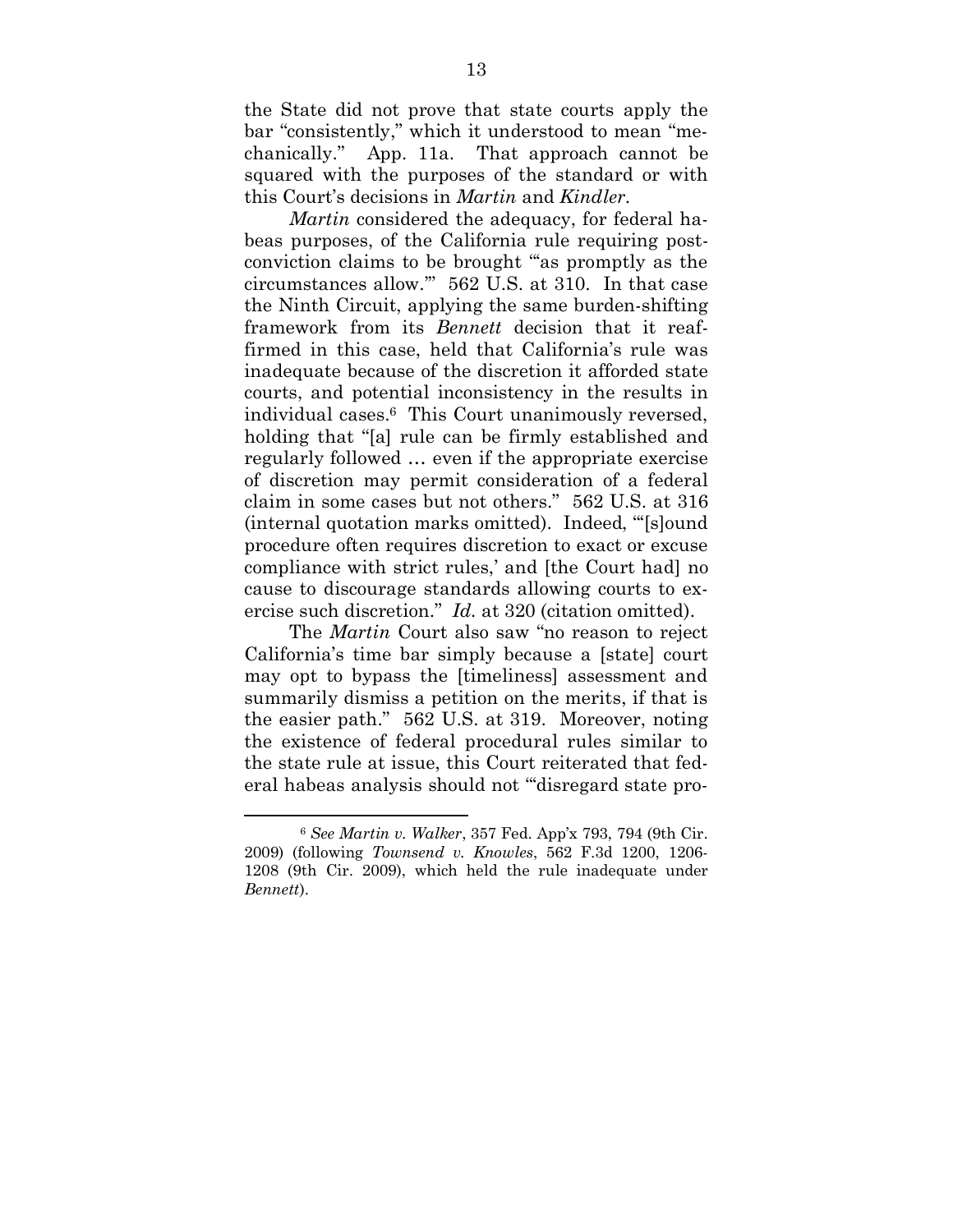cedural rules that are substantially similar to those to which we give full force in our own courts.'" *Id.* at 318 (quoting *Kindler*, 558 U.S. at 62). Noting the absence of any contention that the California Supreme Court "exercised its discretion in a surprising or unfair manner," *id.* at 320, or that the rule "either by design or in operation[] discriminate[d] against federal claims or claimants," *id.* at 311, this Court upheld the "adequacy" of the rule.

Here, the court of appeals sought to distinguish *Martin*'s tolerance of the variation that may result from discretionary application. It reasoned that *Martin* "focused its analysis on the discretion inherent in the timeliness bar's initial application, rather than on the application of the bar's exceptions," whereas "even if courts must exercise discretion when applying *Dixon*'s exceptions, this analysis occurs only after *Dixon* has first been applied." App. 12a. In assessing, however, whether a rule is being applied fairly and regularly as opposed to arbitrarily, it makes no difference whether courts exercise discretion "inherent" in the rule itself or, instead, in deciding whether or exactly how to apply it. *Martin* expressly recognizes that "'[s]ound procedure often requires discretion to exact *or excuse* compliance with strict rules.'" 562 U.S. at 320 (emphasis added). And *Kindler* emphasizes that federal habeas law should not force States into the "unnecessary dilemma" of choosing between providing their courts with the "discretion *to excuse* procedural errors" and "preserv[ing] the finality of their judgments." *Kindler*, 558 U.S. at 61 (emphasis added).

The court of appeals also made clear that, in assessing whether a state procedural rule is "inadequate" for federal purposes because it is "inconsistently" applied, it would count against the State any case in which a state court dismissed a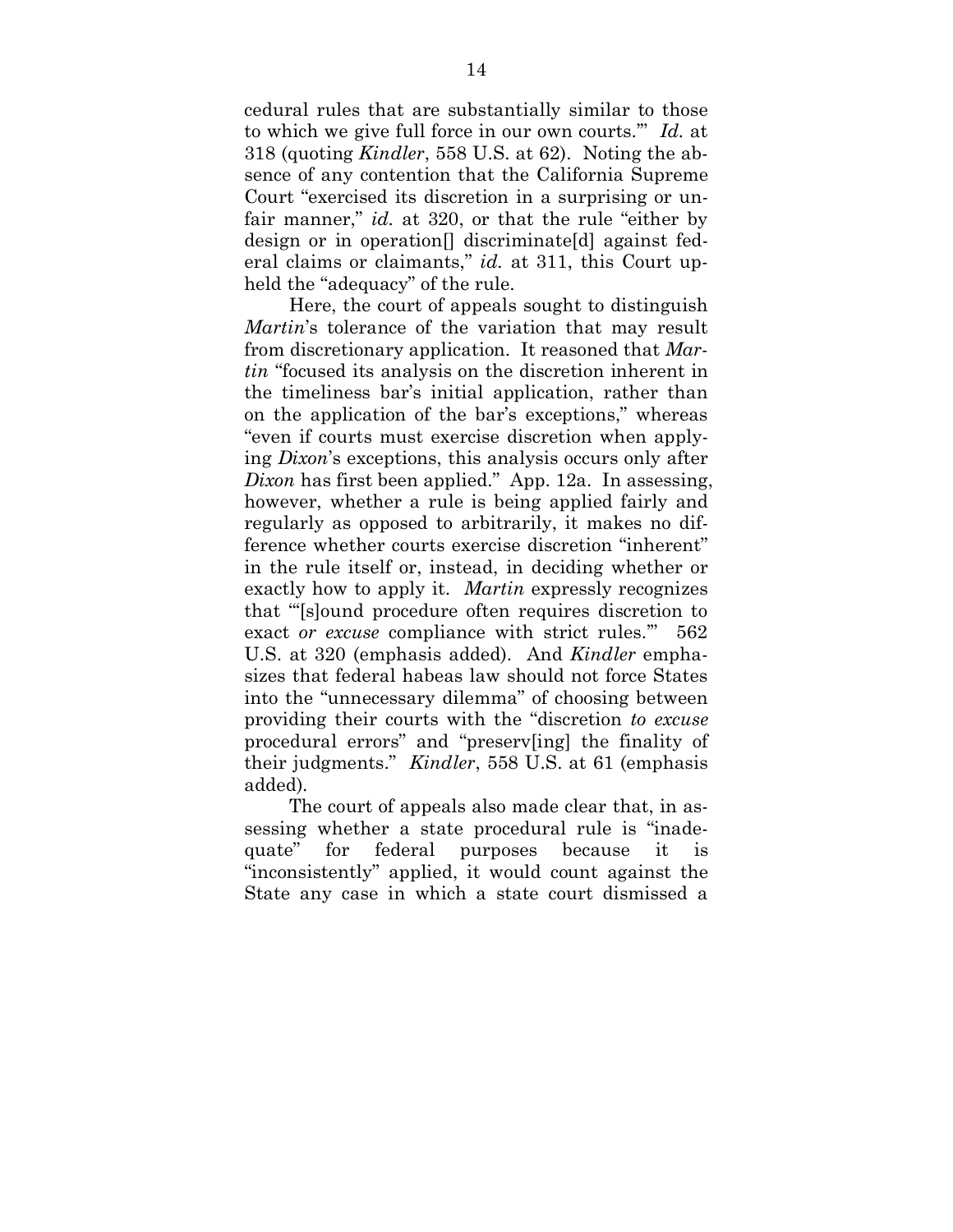claim on the merits when it *could* instead have invoked a *Dixon* bar. *See* App. 17a. The court faulted the State's evidence of regular application for not looking behind every case in which the California Supreme Court denied habeas relief in a summary order to see whether it could ascertain or surmise a *Dixon* basis for the ruling. *Id*. at 18a. Yet *Martin* expressly held, in the context of the State's bar on untimely habeas petitions, that there was "no reason to reject" the time rule as "inadequate" in cases in which it *was* applied, simply because the state courts were free to "to bypass the [timeliness] assessment and summarily dismiss a petition on the merits, if that is the easier path." 562 U.S. at 319. The reasoning of the decision below is flatly inconsistent with that holding.

Finally, the decision below ignores this Court's repeated warning that federal habeas courts should not "disregard state procedural rules that are substantially similar to those to which we give full force in our own courts.'" *Martin*, 562 U.S. at 318 (quoting *Kindler*, 558 U.S. at 62). Under federal law, as in California, a defendant who fails to raise an available claim on direct appeal is generally barred from raising it for the first time later, on collateral review. *See Sanchez-Llamas*, 548 U.S. at 350-351 (citing *Massaro v. United States*, 538 U.S. 500 (2003), and *Bousley v. United States,* 523 U.S. 614 (1998)); *Sunal v. Large*, 332 U.S. 174, 178 (1947). Like California's *Dixon* rule, the federal rule is subject to exceptions. *Sunal*, 332 U.S. at 178; *see, e.g.*, *Bousley*, 523 U.S. at 622-624. But that does not make it any less the general rule.<sup>7</sup>

<sup>7</sup> Federal courts may also, like state courts, bypass procedural questions when it is more efficient to dismiss a postconviction claim on the merits. *See* 28 U.S.C. § 2254(b)(2); *Lambrix* (continued…)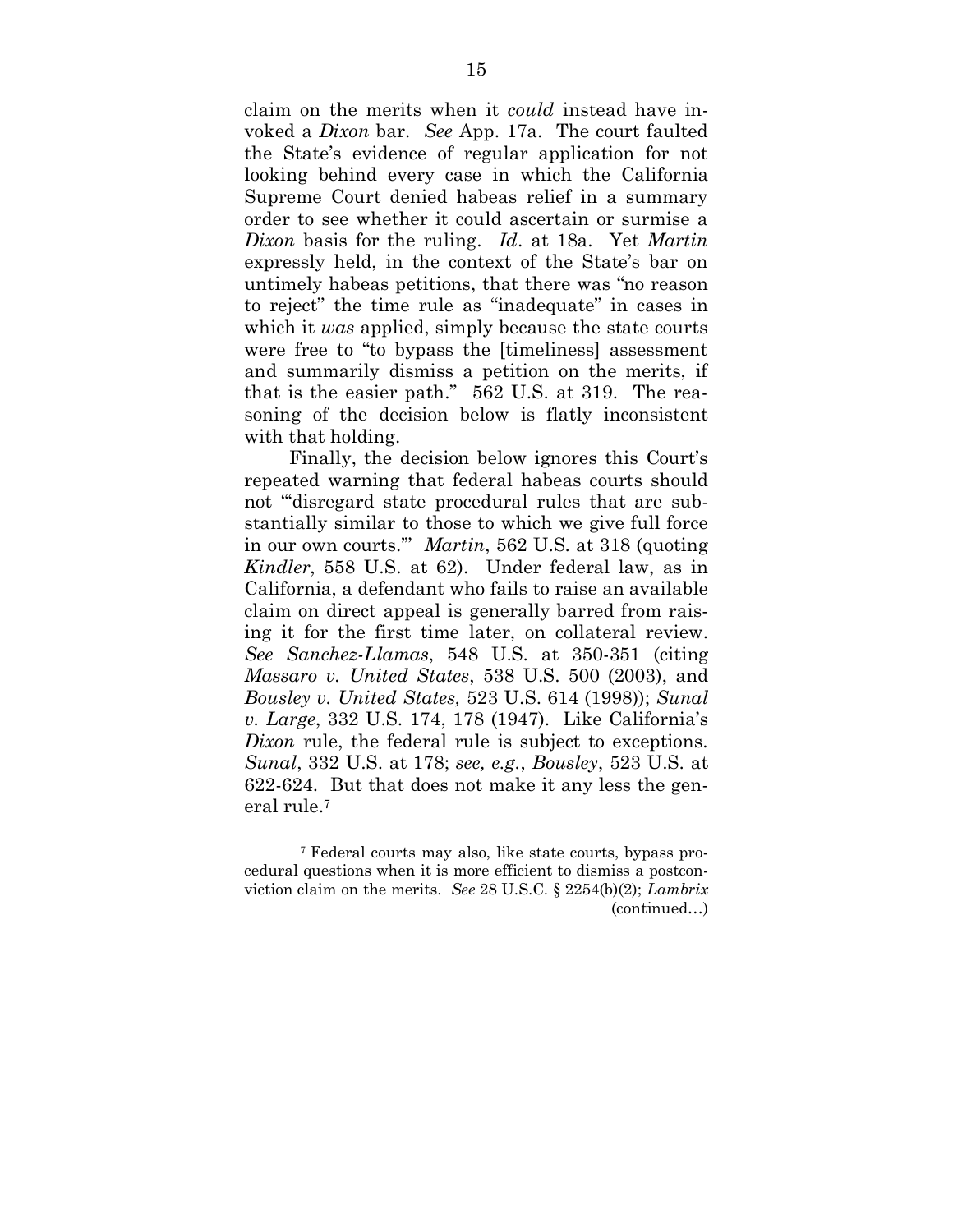A "proper constitutional balance ought not give federal courts latitude in the interpretation and elaboration of [federal] law that it then withholds from the States." *Kindler*, 558 U.S. at 65 (Kennedy, J., concurring); *see generally Coleman v. Thompson*, 501 U.S. 722, 746 (1991) ("a proper respect for the States require[s] that federal courts give to the state procedural rule the same effect they give to the federal rule"). Divergence from that principle, as in the decision below, raises significant questions about whether a federal court is according its state counterparts due respect.<sup>8</sup>

2. The decision below also reaffirms the court of appeals' position that the State bears the burden of proving that a state procedural rule is "adequate" for federal habeas purposes—even where the rule is a common one that clearly promotes valid interests, and the habeas petitioner has adduced no evidence that the rule has been applied in some unfair or surprising manner or that it discriminates in any way

<sup>(…</sup>continued)

*v. Singletary*, 520 U.S. 518, 525 (1997). In addition to ignoring such parallel federal rules, the court below also failed to consider that rules similar to *Dixon* operate in many other States. *See* p. 23-25 & n.14, *infra*; *cf. Kindler*, 558 U.S. at 62.

<sup>8</sup> *See* recording of oral argument (Nov. 17, 2014), available at http://www.ca9.uscourts.gov/media/view.php?pk\_id  $=0000013497$ , at  $22:00-23:27$  (judge theorizing that state-court prosecutions lead to more postconviction proceedings than federal prosecutions do, because state judges feel "no fixed individual responsibility"; if they "mess up," they will have transferred to another department before case returns to their court); *id.* at 24:15-24:21 (judge's comment that "the states aren't doing their job—they're giving the work to the federal courts"); *id.* at 29:38- 30:30 (judge's complaint that state prosecutors do not handle cases as carefully as federal prosecutors and are less "selective" about bringing "good" cases); *cf*. *id*. at 24:25 ("the Great Writ" has become "the great joke").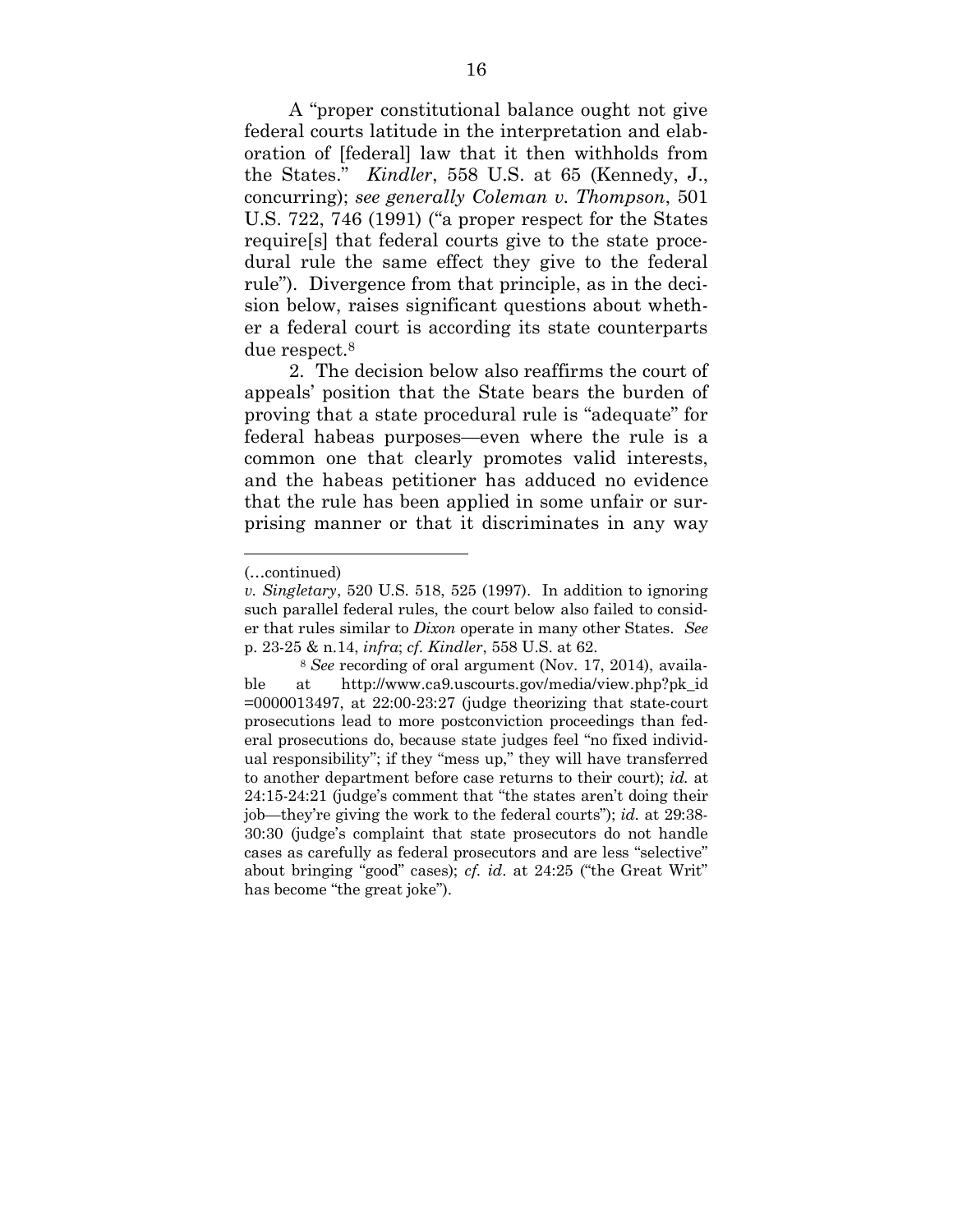against federal claims. That reaffirmation solidifies a recognized conflict among the courts of appeals. *See McNeill v. Polk*, 476 F.3d 206, 219-220 (4th Cir. 2007) (King, J., concurring in part) (discussing different approaches).

In the Fifth Circuit, a state procedural rule is "presume[d]" adequate. *Sones v. Hargett*, 61 F.3d 410, 416 (5th Cir. 1995). A habeas petitioner who argues that the application of the bar does not provide an "adequate" state ground for the rejection of a federal claim by the state courts in his or her case "bears the burden of proving that [the State] did not apply the doctrine with sufficient strictness and regularity during the relevant time period." *Emery v. Johnson*, 139 F.3d 191, 201 (5th Cir. 1997).

In the Ninth and Tenth Circuits, however, "the state bears the burden of proving the adequacy of a state procedural bar." *Hooks v. Ward*, 184 F.3d 1206, 1217 (10th Cir. 1999); App. 8a. The Tenth Circuit, like the Ninth, implements this rule through a threestep burden-shifting framework. "Once the state pleads the affirmative defense of an independent and adequate state procedural bar, the burden to place that defense in issue shifts to the [habeas] petitioner." *Hooks*, 184 F.3d at 1217. The challenger must make, "at a minimum, … specific allegations … as to the inadequacy of the state procedure." *Id.* If the challenger succeeds in putting the matter fairly at issue, the ultimate burden of persuasion shifts to the State. "The scope of the state's burden," however, is "measured by the specific claims of inadequacy put forth by the petitioner." *Id.*

As this case confirms, the Ninth Circuit has adopted the Tenth Circuit's basic framework. *See Bennett*, 322 F.3d at 585 (following *Hooks*); App. 8a. It has, however, modified that framework to increase the State's burden in two ways. First, the Ninth Cir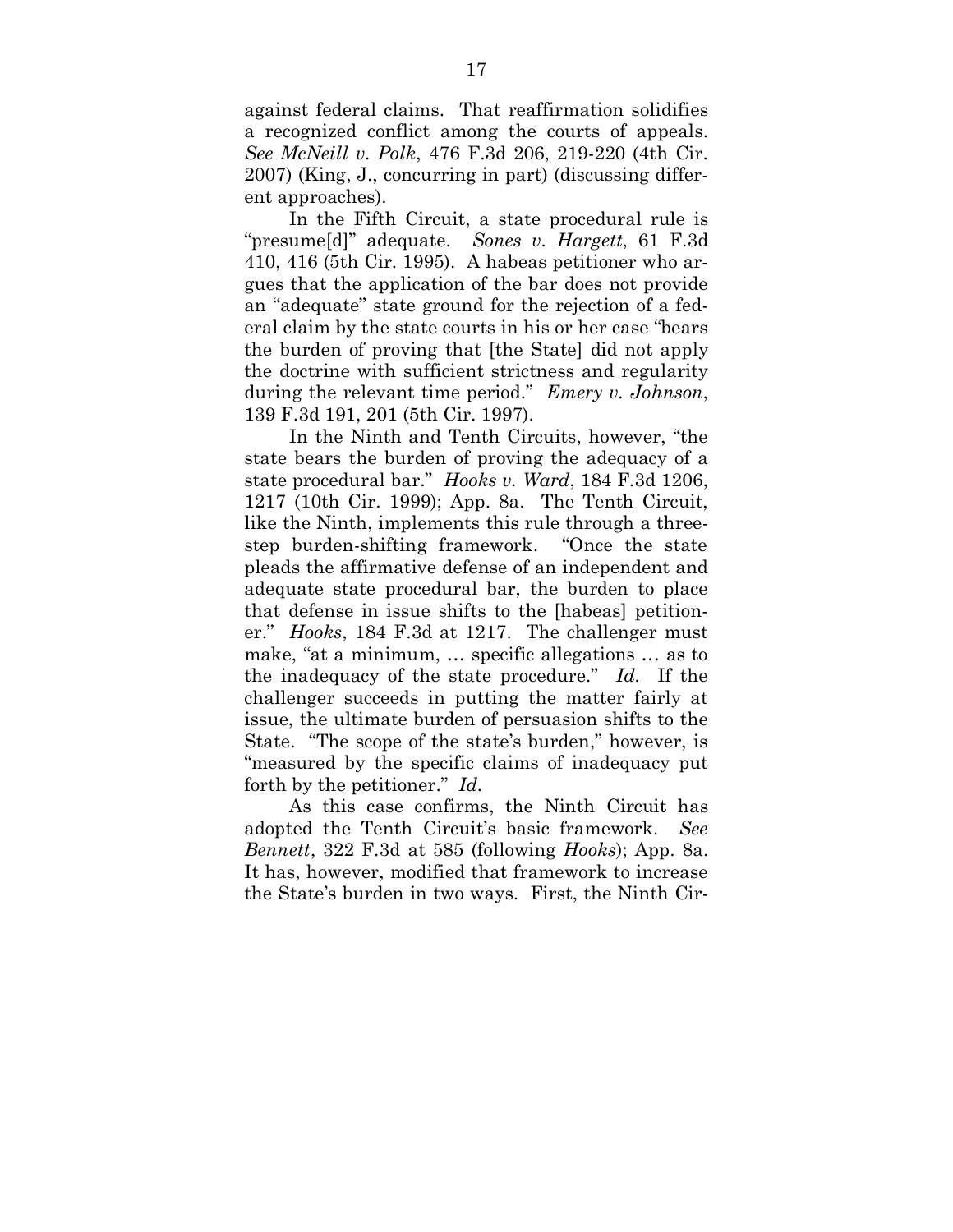cuit specifies that a habeas petitioner need make only a "'modest'" allegation of inadequacy to trigger the State's burden of proof—as, indeed, this case well illustrates. App. 8a. Second, although the decision below recites that, as under *Hooks*, the State's burden is "'measured by the specific claims of inadequacy put forth by the petitioner'" (*id*. at 15a), in practice it makes clear that the amount and kind of proof the court will demand from the State is not meaningfully tied to or limited by the challenger's specific showing. Simply "discredit[ing] the [habeas] petitioner's evidence" is not enough. *Id*.; *see also King v. LaMarque*, 464 F.3d 963, 967-968 (9th Cir. 2006) (State's "ultimate burden" remains the same "whether or not the petitioner identifies the correct basis upon which to challenge the adequacy of the rule").<sup>9</sup>

As this case demonstrates, placing the burden of proving "adequacy" on the State can subject the State to a litigation demand grossly disproportionate to the purposes, and proper starting presumptions, of the inquiry. Lee claimed she should be exempt from following *Dixon* because, on a single day (which she chose for comparison with no explanation, *see* App. 54a), the California Supreme Court denied state

<sup>9</sup> Other circuits have adopted no clear burden-placing rule. *See McNeill*, 476 F.3d at 219 (King, J., concurring in part) (Fourth Circuit has not "squarely address[ed]" the issue, and implications of its decisions "are not entirely compatible" with each other); *Risdal v. Iowa*, 243 F. Supp. 2d 970, 973 (S.D. Iowa 2003) ("it does not appear that the Eighth Circuit … has addressed this issue"); *compare Cotto v. Herbert*, 331 F.3d 217, 238 n.9 (2d Cir. 2003) ("assum[ing] without deciding that the state bears the burden of proving the adequacy of the state procedural rule") *with Larrea v. Bennett*, 2002 WL 1173564, at \*12 & n.14 (S.D.N.Y. 2002) (reading *Wedra v. Lefevre*, 988 F.2d 334, 340 (2d Cir. 1993), as "impl[ying] that the [habeas] petitioner had the burden of proving inadequacy").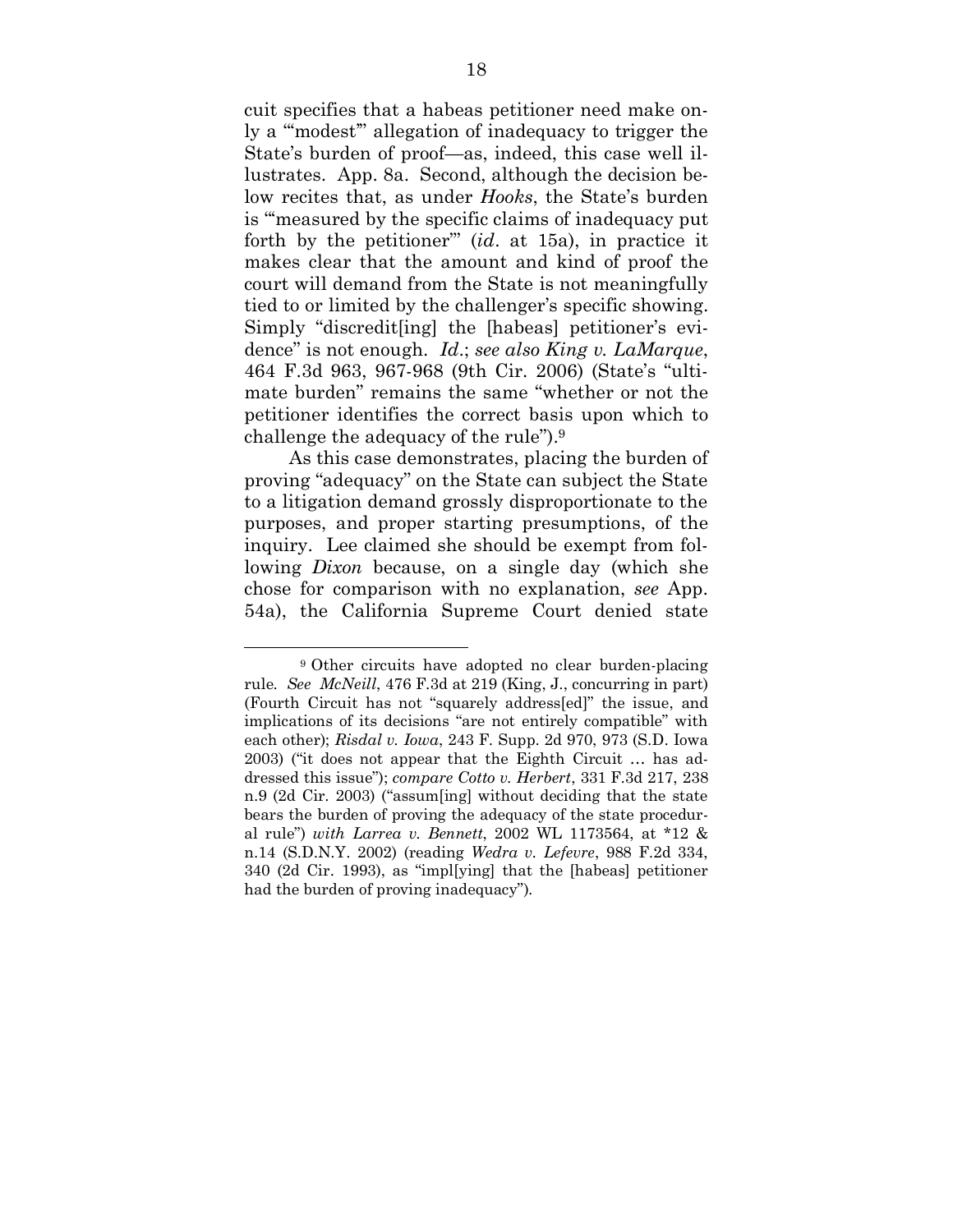habeas relief in nine cases, out of a total of 240 such denials that day, in which she said the court could have invoked *Dixon* but instead ruled on other grounds. Under the decision below, that perfunctory showing imposed on the State a heavy burden to prove the "adequacy" of its procedural rule. The court of appeals all but directed the State, as the price of federal respect for a common procedural bar rule, to review the case files of thousands of habeas dispositions and establish for each case whether the state court could and should have applied the *Dixon* bar rule rather than ruling on whatever other ground it did. *See* App. 17a-18a.

That requirement departs completely from any sound model of federal habeas review. The California Supreme Court "rules on a staggering number of habeas petitions each year." *Martin*, 562 U.S. at 312- 313.10 Many are decided in summary orders—a salutary practice that "enable[s] a state judiciary to concentrate its resources on the cases where opinions are most needed." *Harrington v. Richter*, 562 U.S. 86, 99 (2011). A brief dispositive order may cite precedents showing that a procedural bar was found to apply. Indeed, the State's evidence here showed that the Court expressly invoked *Dixon* in approximately 12% of a large and relevant sample of cases. When, instead, the court acts completely without comment, its silent denial may "indicate th[e] court has considered and rejected the merits of each claim raised." *In*

<sup>10</sup> *See* Judicial Council of California, 2015 Court Statistics Report, at 10, available at http://www.courts.ca.gov/ documents/2015-Court-Statistics-Report.pdf (noting annual California Supreme Court dispositions of original habeas petitions ranging from 2,285 to 3,759 in recent years). The California Supreme Court also disposes each year of several hundred additional petitions for review in which a prisoner seeks review of a lower court's denial of habeas relief. *Id.* at 7.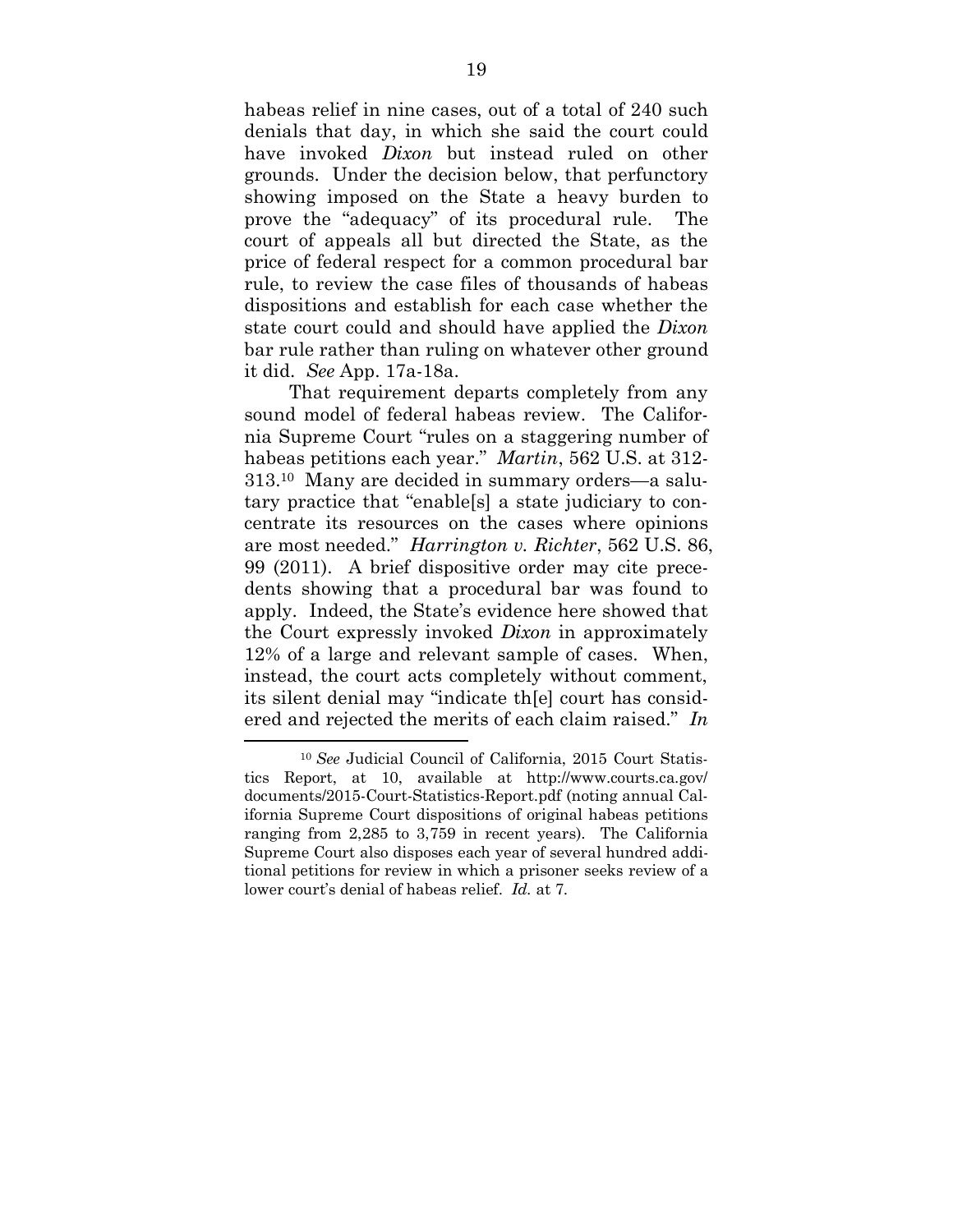*re Reno*, 55 Cal. 4th 428, 447 (2012). That is exactly what this Court presumes. *Richter*, 562 U.S. at 99- 100. The entire system is rational, clear, and fair. There is no basis for the court below to require state lawyers, in order to justify respect for the *Dixon* procedural bar in later federal proceedings, to examine the underlying files in thousands of silent-denial cases to determine whether the state court could have invoked a *Dixon* bar—and then to hold *against* the State, on a theory of "inconsistency," any case in which the court instead gave a habeas petitioner the benefit of review on the merits. *See Martin*, 562 U.S. at 319.

The habeas "adequacy" doctrine is designed to prevent a state court's reliance on a procedural bar from blocking later review of a federal claim on the merits in rare circumstances in which application of the state rule involved unfair surprise, arbitrariness or irrationality, or discrimination against federal rights or claims. *See, e.g.*, *Martin*, 562 U.S. at 311, 320 n.7, 321. Lee has never contended that application of the *Dixon* bar here involved any such thing. The court below thus erred in applying the doctrine in this case, and in particular in requiring the State to prove that a common and regularly invoked procedural bar rule was "adequate" for federal habeas purpose, rather than requiring Lee to prove that it was not. Procedural defaults affect the scope and outcome of a large proportion of federal habeas cases, and the conflict in the lower courts on the burden-ofproof question warrants resolution by this Court.<sup>11</sup>

<sup>11</sup> *See* King & Hoffman, *Envisioning Post-Conviction Review for the Twenty-First Century*, 78 Miss. L.J. 433, 440 (2008) (almost 20% of non-capital federal habeas cases involve a procedurally defaulted claim).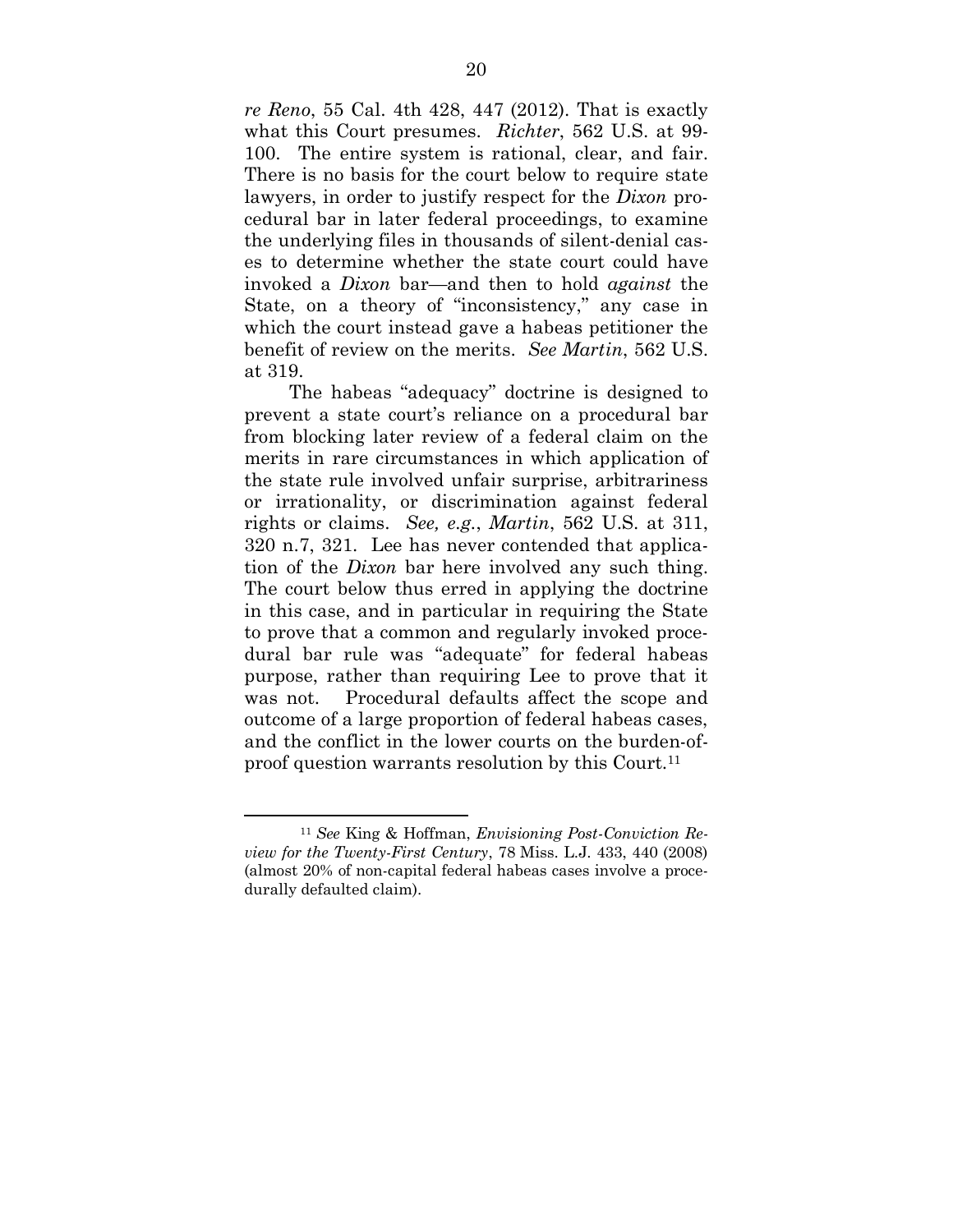3. The questions in this case implicate fundamental principles and interests at the heart of this Court's habeas jurisprudence. As this Court has observed, in the structure of federal habeas law the exhaustion requirement, respect for state procedural bars, and the statutory deference to merits decisions required under 28 U.S.C. § 2254(d) are all closely related and complementary. *Martin*, 562 U.S. at 315- 316; *Richter*, 562 U.S. at 103. All three work to help "ensure that state proceedings are the central process, not just a preliminary step for a later federal habeas proceeding." *Richter*, 562 U.S. at 103*.*

Here, for example, if a defendant fails to raise a claim on direct appeal, and the claim is later raised but deemed *Dixon-*barred (that is, not within any recognized exception) on state collateral review, the proper outcome is that the claim has been forfeited by failure to raise it at the appropriate time to permit efficient and orderly review. Under the decision below, however, such a claim could instead be properly presented in federal habeas proceedings—in the first instance, and for review *de novo* rather than under the deferential standard that  $\S 2254$ (d) would impose if the claim had been properly presented to the state courts and resolved on the merits on direct appeal. A ruling that permits (or even encourages) litigants to withhold claims from the state courts in their primary appeal is inconsistent with ensuring that "state courts are the principal forum for asserting constitutional challenges to state convictions." *Richter*, 562 U.S. at 103.

The court of appeals' opinion also implicates the fundamental principle that federal courts should not seek to dictate how state courts manage their operations. The court of appeals faulted California's *Dixon* rule because the State did not prove that it was applied with "mechanical[]" consistency. App. 11a. But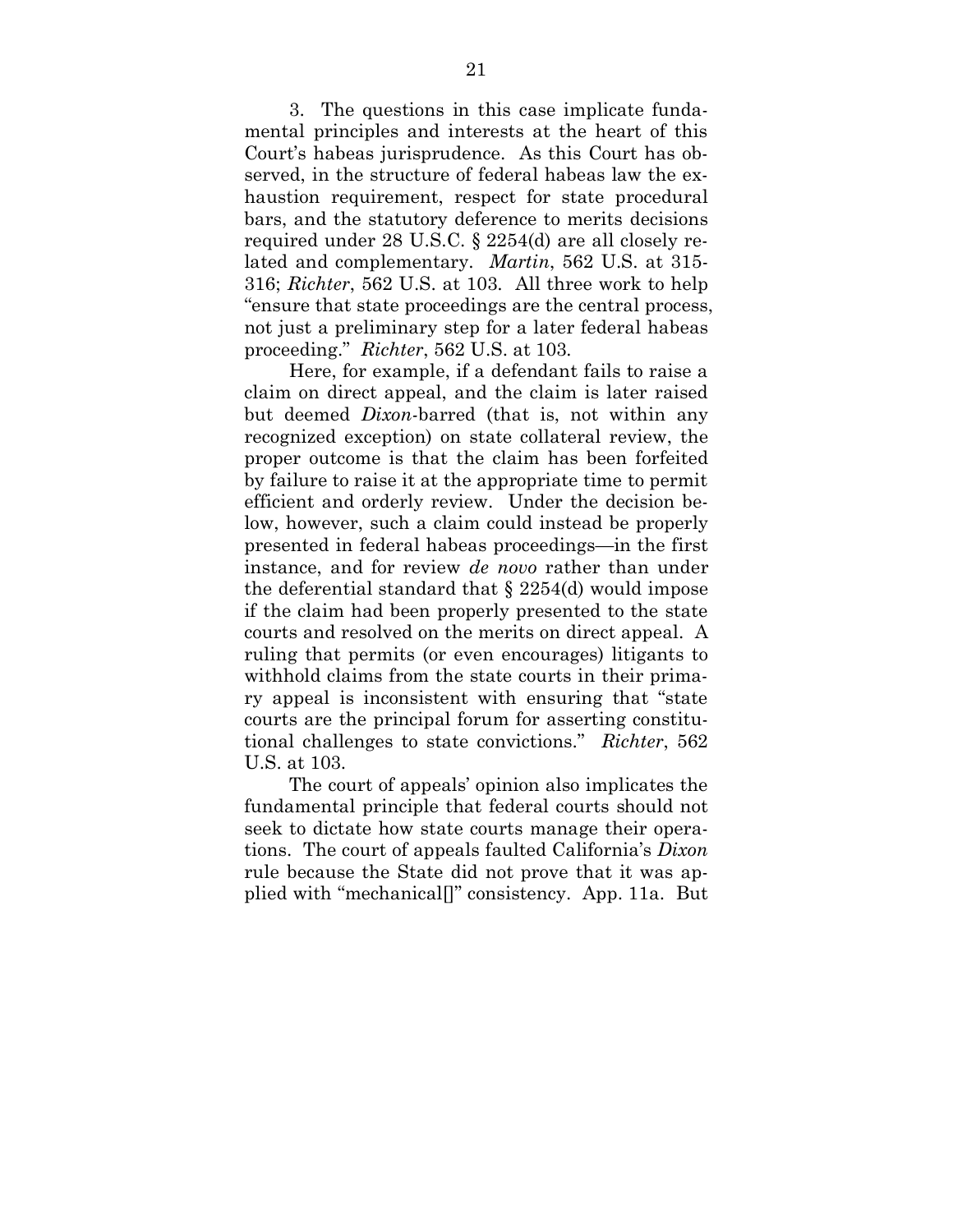this Court has expressed concern that "if forced to choose, many States would opt for mandatory rules to avoid the high costs that come with plenary federal review." *Kindler*, 558 U.S. at 61. That "would be particularly unfortunate for criminal defendants, who would lose the opportunity to argue that a procedural default should be excused through the exercise of judicial discretion." *Id*. It is not a choice that federal habeas courts should seek to foist on their state counterparts. *See also Martin*, 562 U.S. at 311 (California should not be forced to choose between implementing an inflexible deadline "or preserving the flexibility of current practice, 'but only at the cost of undermining the finality of state court judgments'"). Similarly, the decision below interferes with state court processes by effectively directing that state courts forgo unexplained denials in state habeas cases and, as a substantive matter, always apply an available procedural bar even if it would be more efficient in a particular case to proceed directly to the merits. That conflicts not only with *Martin*'s express approval of taking "the easier path" to resolve any given case, 562 U.S. at 319, but also with this Court's recognition of the important role summary dispositions can play in busy state systems, *see Richter*, 562 U.S. at 99; *see also Johnson v. Williams*, 133 S. Ct. 1088, 1095 (2013) ("federal courts have no authority to impose mandatory opinion-writing standards on state courts").<sup>12</sup>

The questions presented in this case implicate the States' critical interest in enforcing reasonable procedural rules in the state courts. "A State's procedural rules are of vital importance to the orderly

<sup>12</sup> *Cf. Carey v. Saffold*, 536 U.S. 214, 225-226 (2002) (exploring reasons why a court may sometimes "address the merits of a claim that it believes was presented in an untimely way").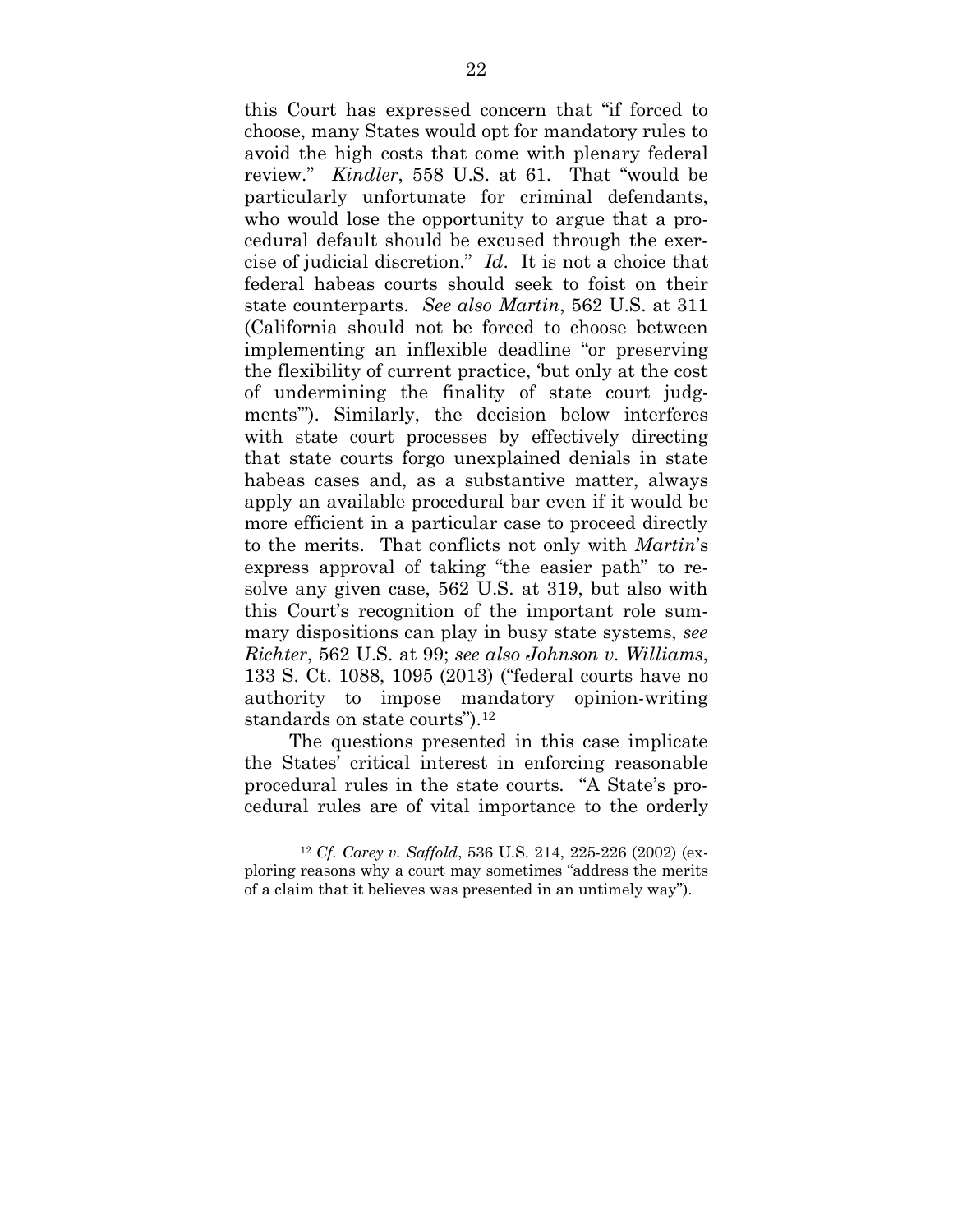administration of its criminal courts; when a federal court permits them to be readily evaded, it undermines the criminal justice system." *Lambrix v. Singletary*, 520 U.S. 518, 525 (1997). Of particular relevance here, the Court has clearly recognized the important purposes served by rules "requir[ing] the defendant initially to raise his legal claims on appeal rather than on post-conviction review." *Murray v. Carrier*, 477 U.S. 478, 490 (1986). Such rules

> afford[] the state courts the opportunity to resolve the issue shortly after trial, while evidence is still available both to assess the defendant's claim and to retry the defendant effectively if he prevails in his appeal.… This type of rule promotes not only the accuracy and efficiency of judicial decisions, but also the finality of those decisions, by forcing the defendant to litigate all of his claims together, as quickly after trial as the docket will allow, and while the attention of the appellate court is focused on his case.

*Id.* at 490-491 (quoting *Reed v. Ross*, 468 U.S. 1, 10- 11 (1984)).<sup>13</sup>

The importance of these purposes is presumably why many other States also have rules that, like *Dixon*, require claims to be brought on direct appeal, while excusing noncompliance in appropriate circum-

<sup>13</sup> The California Supreme Court has described *Dixon* as "speed[ing] resolution of claims, avoid[ing] delay, … encourage[ing] the finality of judgments," and allowing resolution of claims while "the evidence is relatively fresh," before "'evidence may have disappeared and witnesses may have become unavailable.'" *In re Reno*, 55 Cal. 4th at 490.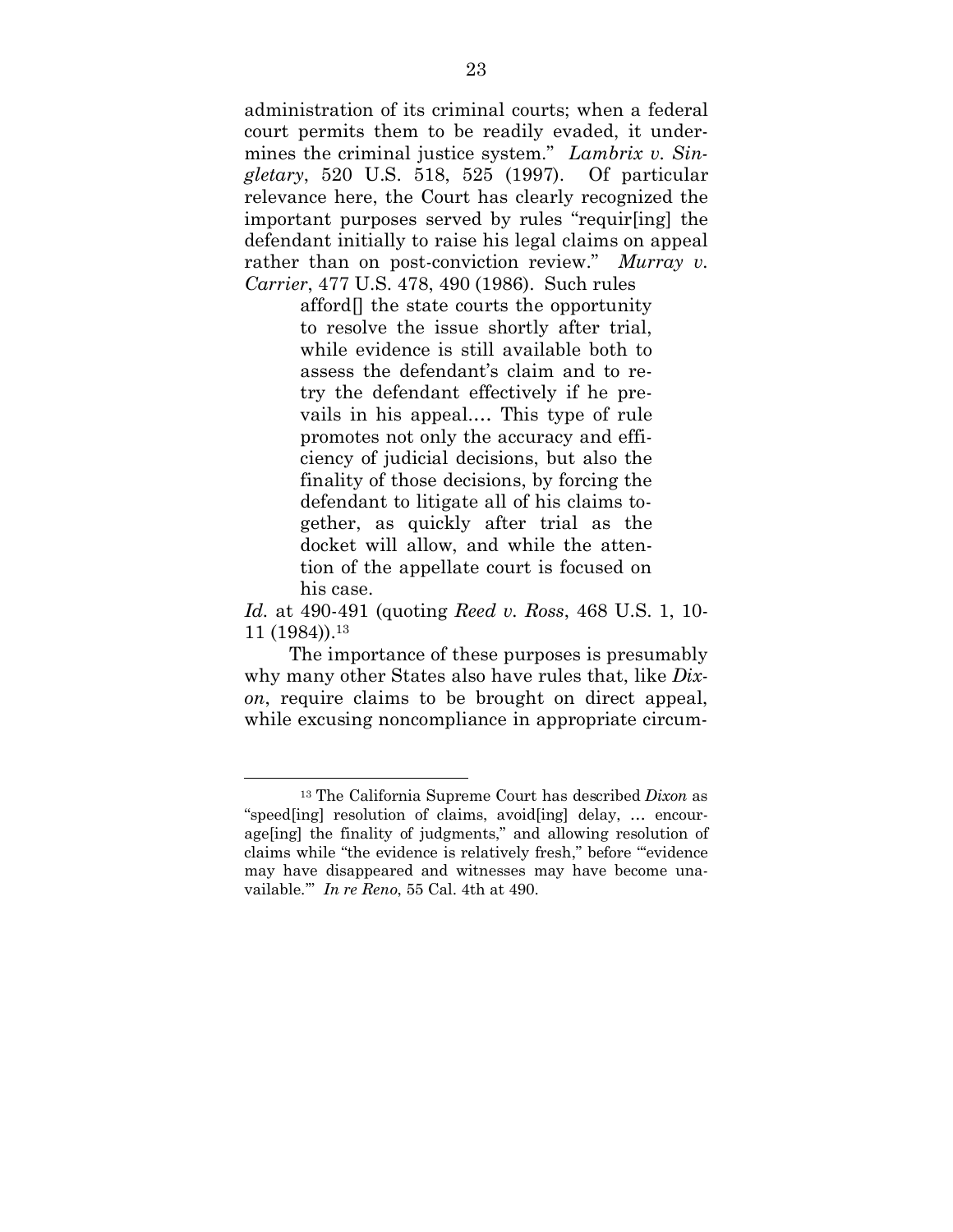stances. <sup>14</sup> "Normally, in [this Court's] review of state-court judgments, such rules constitute an adequate and independent state-law ground preventing us from reviewing the federal claim." *Sanchez-Llamas*, 548 U.S. at 351; *see*, *e.g.*, *Bradshaw v. Richey*, 546 U.S. 74, 79 (2005) (enforcing Ohio rule); *Dug-*

<sup>14</sup> *See*, *e.g.*, Mich. Ct. R. 6.508(D) (barring postconviction relief for claims which "could have been raised on appeal," but noting exceptions for "jurisdictional defects," cases where there is a "significant possibility that the defendant is innocent," and cases where the defendant demonstrates "good cause" and "actual prejudice"); N.J. R. Ct. 3:22-4(a) (barring postconviction claims that were not raised on direct appeal, but with exceptions for, *inter alia*, claims based on a "new rule of [state or federal] constitutional law" or cases where enforcement of the bar "would result in fundamental injustice"); N.C. Gen. Stat. § 15A- $1419(a)(3)$  & (b)(2) (barring postconviction relief for claim that could have been raised on direct appeal, but stating exception where "failure to consider the defendant's claim will result in a fundamental miscarriage of justice"); Idaho Code § 19-4901(b) (postconviction review not available for "[a]ny issue which could have been raised on direct appeal," unless, *inter alia*, "the asserted basis for relief raises a substantial doubt about the reliability of the finding of guilt"); Me. Stat. tit. 15, §§ 2128(1), 2128-A (Maine rule barring postconviction review of errors that "could have been raised on a direct appeal," but incorporating any exceptions that would apply "in a federal habeas corpus proceeding"); *Townsend v. State*, 723 N.W.2d 14, 18 (Minn. 2006) (recounting Minnesota rule, which bars postconviction review of claims that were not raised on direct appeal but which does not apply to cases where the claim would have been novel at the time of direct appeal, or where "'fairness'" requires review and the petitioner's default was not "deliberate<sup>[]</sup> and inexcusabl[e]'"). *See also*, *e.g.*, Fla. R. Crim. Proc. 3.850(c); Haw. R. Penal P. 40(a)(3); La. Code Crim. Proc. art. 930.4(C); Nev. Rev. Stat. § 34.810(1)(b)(2); N.Y. Crim. Proc. Law § 440.10(2)(c); *State v. Perry*, 10 Ohio St. 2d 175, 182 (1967); Okla. Stat. tit. 22, § 1089(C)(1); Tenn. Code Ann. § 40-30-106(g); Utah Code Ann. § 78B-9-106(1)(c); *Slayton v. Parrigan*, 215 Va. 27, 30 (1974). *See also* p. 15-16, *supra* (noting similar federal rule).